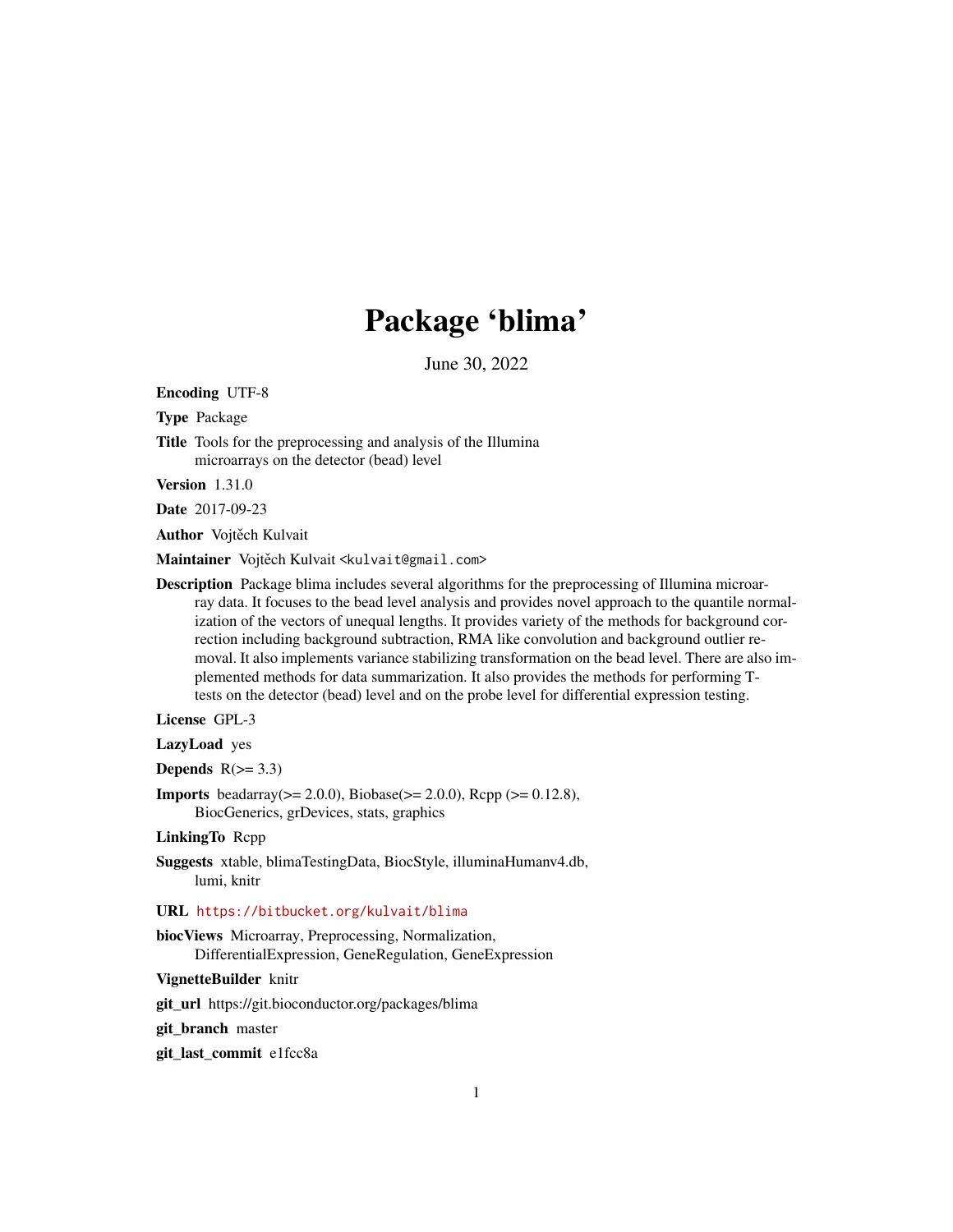git\_last\_commit\_date 2022-04-26 Date/Publication 2022-06-30

# R topics documented:

| 3                                               |
|-------------------------------------------------|
| $\overline{3}$                                  |
| $\overline{4}$                                  |
| 5                                               |
| 6                                               |
| 7                                               |
| 8                                               |
| 8                                               |
| 9                                               |
| checkIntegrityOfListOfBeadLevelDataObjects<br>9 |
| 10                                              |
| 10                                              |
| 11                                              |
| 12                                              |
| 13                                              |
| 15                                              |
| 16                                              |
| 17                                              |
| 18                                              |
| 18                                              |
| 19                                              |
| 19                                              |
| 20                                              |
| 21                                              |
| 22                                              |
| 22                                              |
| 23                                              |
| 24                                              |
| 25                                              |
| 25                                              |
| 26                                              |
| 27                                              |
| 29                                              |
| 29                                              |
| 30                                              |
| 31                                              |
| 32                                              |
| 32                                              |
| 33                                              |
| 34                                              |
| 34                                              |
| 35                                              |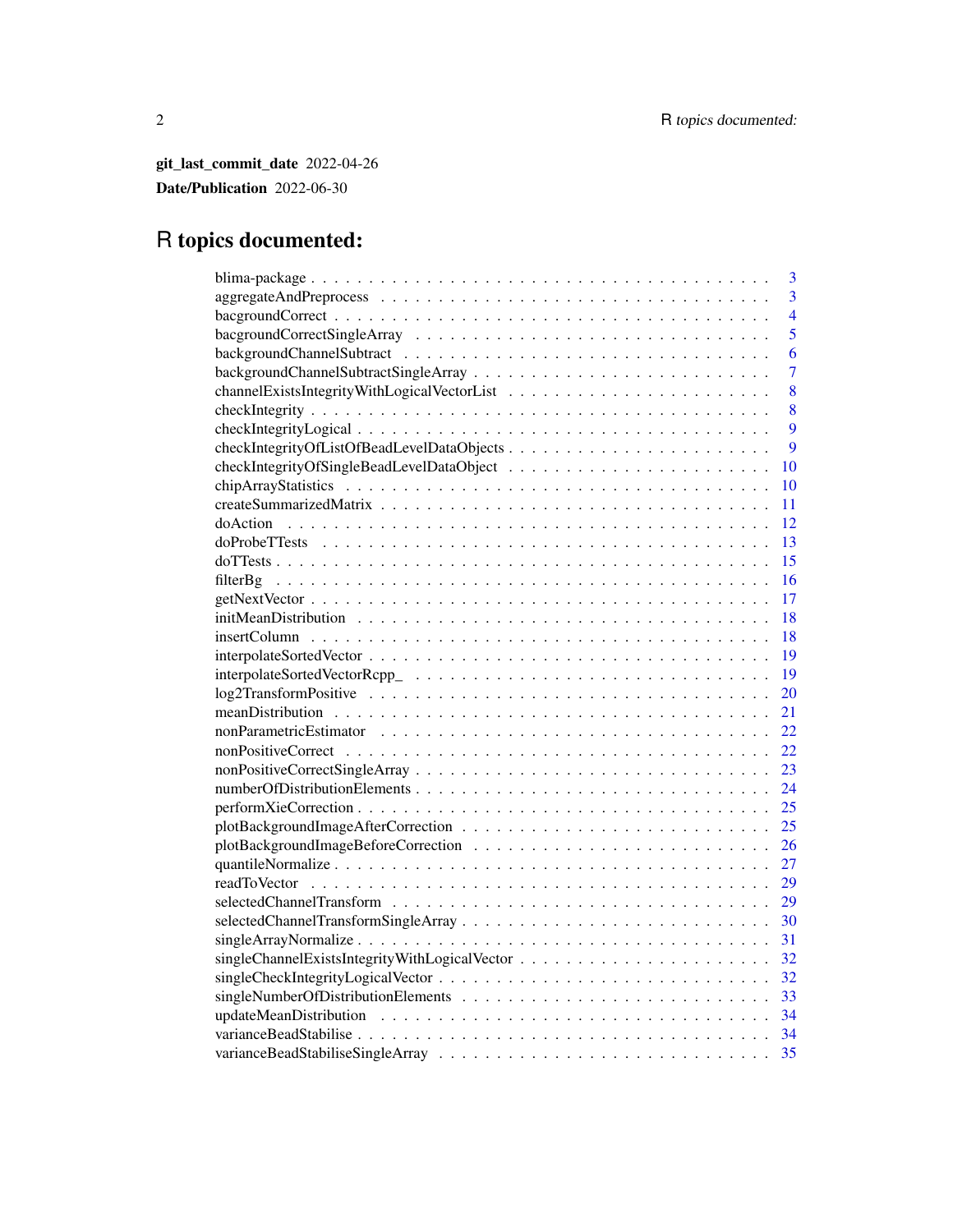# <span id="page-2-0"></span>blima-package 3

| Index |  |
|-------|--|
|       |  |
|       |  |
|       |  |
|       |  |
|       |  |

| blima-package |
|---------------|
|               |

Package for the preprocessing and analysis of the Illumina microar*rays on the detector (bead) level.*

#### Description

Package blima includes several algorithms for the preprocessing of Illumina microarray data. It focuses to the bead level analysis and provides novel approach to the quantile normalization of the vectors of unequal lengths. It provides variety of the methods for background correction including background subtraction, RMA like convolution and background outlier removal. It also implements variance stabilizing transformation on the bead level. There are also implemented methods for data summarization. It provides the methods for performing T-tests on the detector (bead) level and on the probe level for differential expression testing.

# Details

The DESCRIPTION file: This package was not yet installed at build time.

Index: This package was not yet installed at build time.

#### Author(s)

Vojtěch Kulvait Maintainer: Vojtěch Kulvait <kulvait@gmail.com>

aggregateAndPreprocess

*Aggregate data*

#### Description

This function is not intended to direct use. It helps perform work of doProbeTTests function. For each probe it prints mean and sd of an quality.

```
aggregateAndPreprocess(x, quality = "qua", transformation = NULL)
```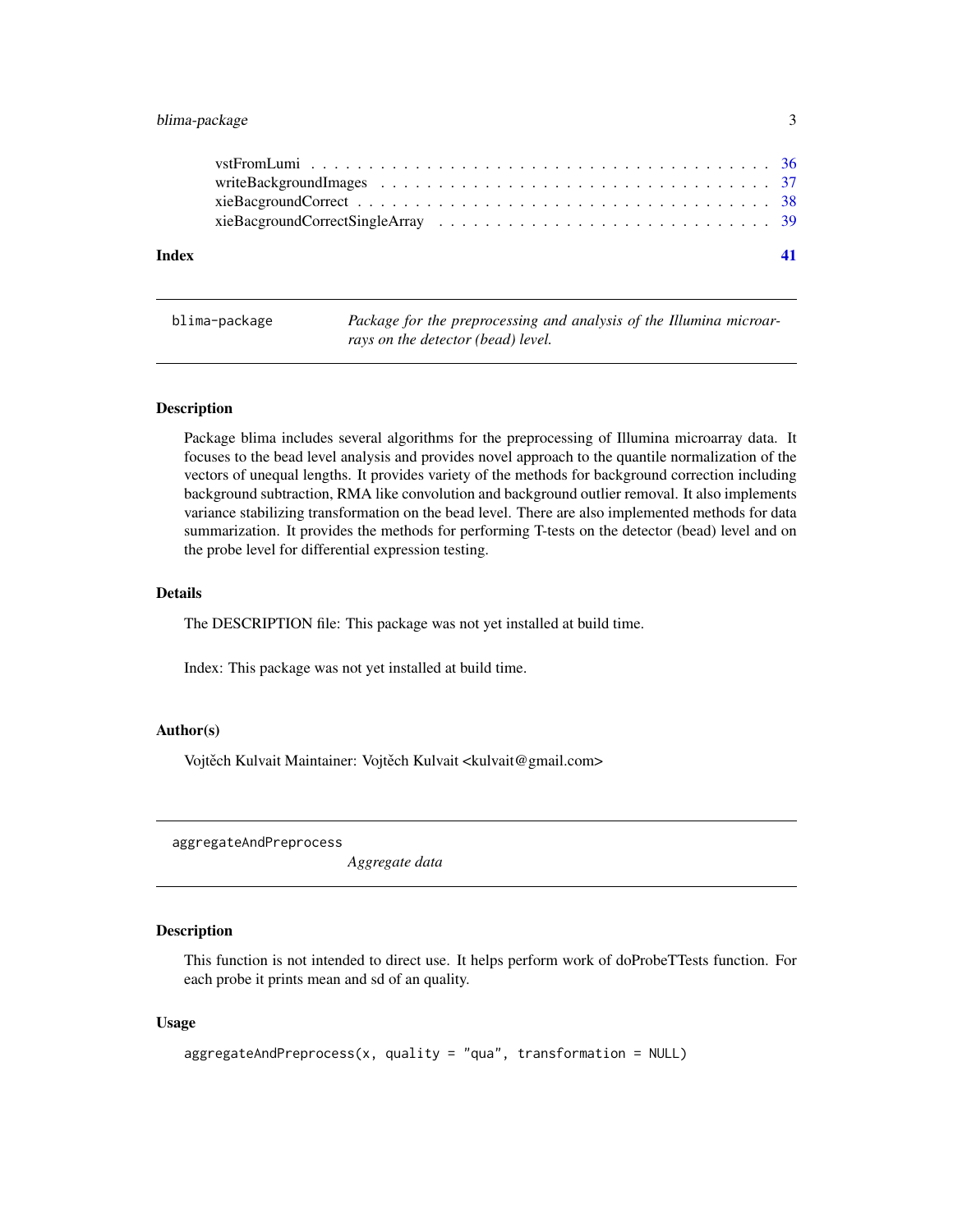# <span id="page-3-0"></span>Arguments

| x.      | Two column matrix to agregate with columns "ProbeID" and quality.                                                                                                                                                                                 |
|---------|---------------------------------------------------------------------------------------------------------------------------------------------------------------------------------------------------------------------------------------------------|
| quality | Ouality to analyze, default is "qua".                                                                                                                                                                                                             |
|         | transformation Function of input data trasformation, default is NULL. Any function which for<br>input value returns transformed value may be supplied. T-test then will be eval-<br>uated on transformed data, consider use log2TranformPositive. |

# Value

Some return value

# Author(s)

Vojtěch Kulvait

bacgroundCorrect *Data background correction.*

# Description

Background correction procedure selecting beads with background Intensity I\_b |mean - I\_b | > k\*SD(I\_bs) for exclusion.

### Usage

```
bacgroundCorrect(b, normalizationMod = NULL, channelBackground = "GrnB",
   k = 3, channelBackgroundFilter = "bgf", channelAndVector = NULL)
```
# Arguments

| b                       | List of bead Level Data objects (or single object).                                  |  |
|-------------------------|--------------------------------------------------------------------------------------|--|
| normalizationMod        |                                                                                      |  |
|                         | NULL for normalization of all input b. Otherwise specifies logical vector of the     |  |
|                         | length equals to the number of arrays in b or list of such vectors if b is a list of |  |
|                         | beadLevelData classes.                                                               |  |
| channelBackground       |                                                                                      |  |
|                         | Name of channel to normalize.                                                        |  |
| k                       | Parameter of method stringency (default is 3).                                       |  |
| channelBackgroundFilter |                                                                                      |  |
|                         | Filtered beads will have weight 0 and non filtered weight 1.                         |  |
| channelAndVector        |                                                                                      |  |

Represents vector to bitvise multiple to the channelBackgroundFilter vector.

# Author(s)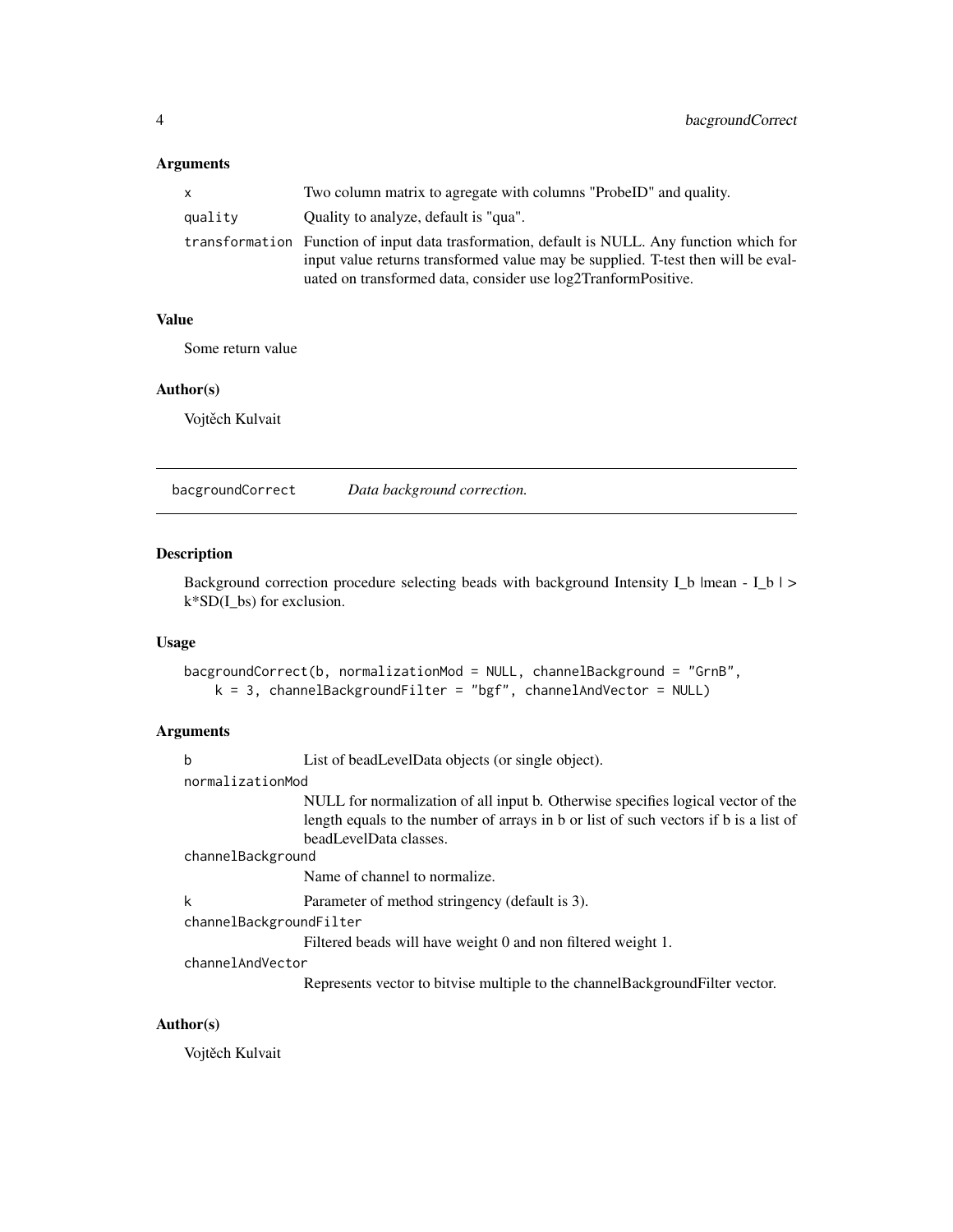# <span id="page-4-0"></span>bacgroundCorrectSingleArray 5

#### Examples

```
if(require("blimaTestingData") && interactive())
{
  #To perform background correction on blimatesting object for two groups. Background correction is followed by co
   data(blimatesting)
   #Prepare logical vectors corresponding to conditions A and E.
   groups1 = "A";
   groups2 = "E";sampleNames = list()
   c = list()for(i in 1:length(blimatesting))
    {
        p = pData(blimatesting[[i]]@experimentData$phenoData)
        c[[i]] = p$Group %in% c(groups1, groups2);sampleNames[[i]] = p$Name
    }
  #Background correction and quantile normalization followed by testing including log2TransformPositive transform
  blimatesting = bacgroundCorrect(blimatesting, normalizationMod=c, channelBackgroundFilter="bgf")
  blimatesting = nonPositiveCorrect(blimatesting, normalizationMod=c, channelCorrect="GrnF", channelBackground
}else
{
  print("To run this example, please install blimaTestingData package from bioconductor by running BiocManager::in
}
```

```
bacgroundCorrectSingleArray
```
*Data background correction.*

#### Description

Background correction procedure selecting beads with background Intensity I\_b |mean - I\_b |  $>$ k\*SD(I\_bs) for exclusion, internal.

#### Usage

```
bacgroundCorrectSingleArray(b, normalizationMod = NULL, channelBackground = "GrnB",
    k = 3, channelBackgroundFilter = "bgf", channelAndVector = NULL)
```
#### Arguments

|                   | b | List of bead Level Data objects (or single object).                                  |
|-------------------|---|--------------------------------------------------------------------------------------|
| normalizationMod  |   |                                                                                      |
|                   |   | NULL for normalization of all input b. Otherwise specifies logical vector of the     |
|                   |   | length equals to the number of arrays in b or list of such vectors if b is a list of |
|                   |   | beadLevelData classes.                                                               |
| channelBackground |   |                                                                                      |
|                   |   | Name of channel to normalize.                                                        |
|                   |   | Parameter of method stringency (default is 3).                                       |
|                   |   |                                                                                      |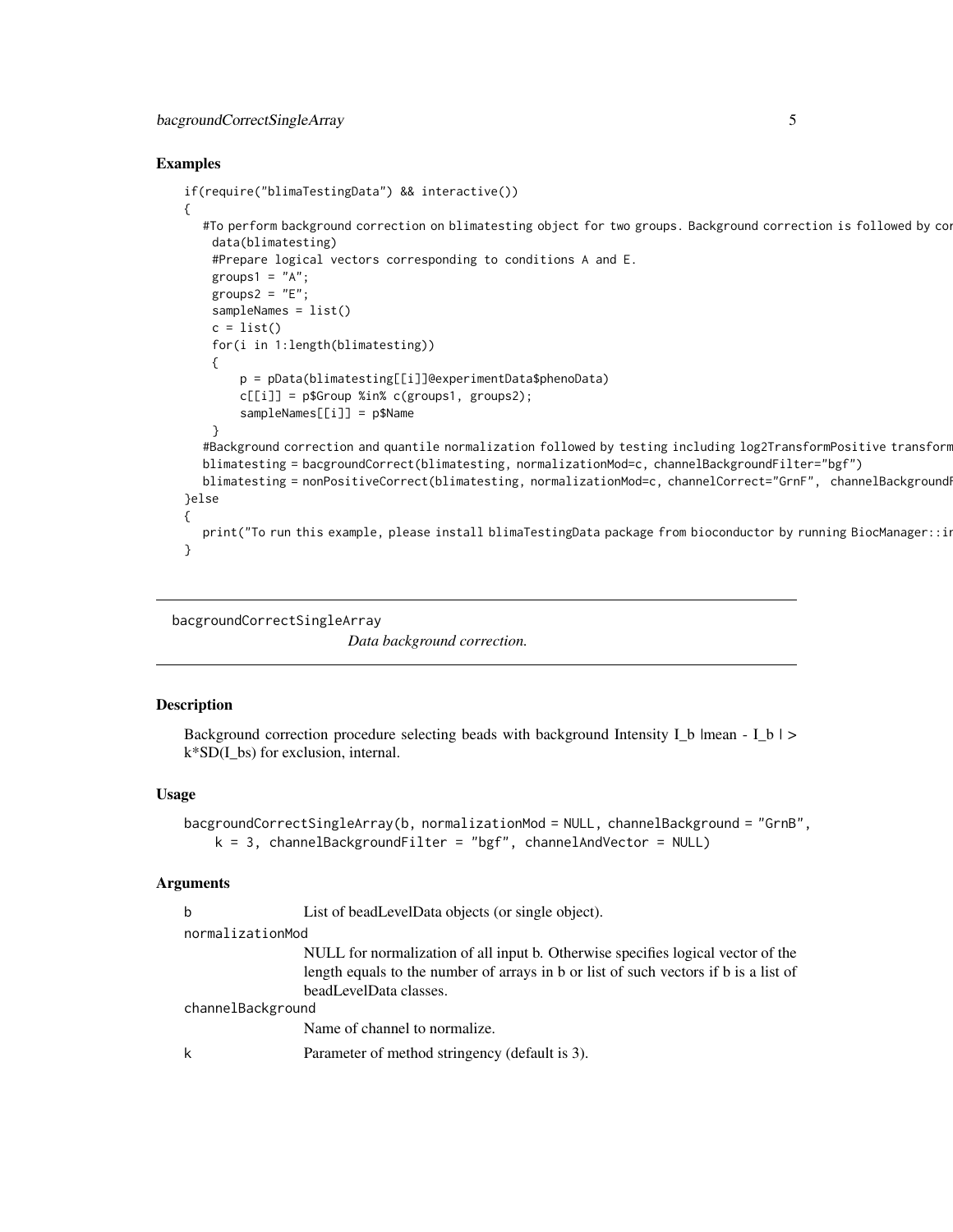<span id="page-5-0"></span>channelBackgroundFilter

Filtered beads will have weight 0 and non filtered weight 1.

channelAndVector

Represents vector to bitvise multiple to the channelBackgroundFilter vector.

#### Author(s)

Vojtěch Kulvait

backgroundChannelSubtract

*Background channel subtraction*

#### Description

Function to subtract one channel from another producing new channel. Standard graphic subtraction.

#### Usage

```
backgroundChannelSubtract(b, normalizationMod = NULL, channelSubtractFrom = "GrnF",
    channelSubtractWhat = "GrnB", channelResult = "Grn")
```
#### Arguments

b List of beadLevelData objects (or single object).

normalizationMod

NULL for performing on all input b. Otherwise specifies logical vector of the length equals to the number of arrays in b or list of such vectors if b is a list of beadLevelData classes.

channelSubtractFrom

Name of channel to subtract from.

channelSubtractWhat

Name of channel to subtract.

channelResult Result channel, if this channel exists it will be overwritten.

# Author(s)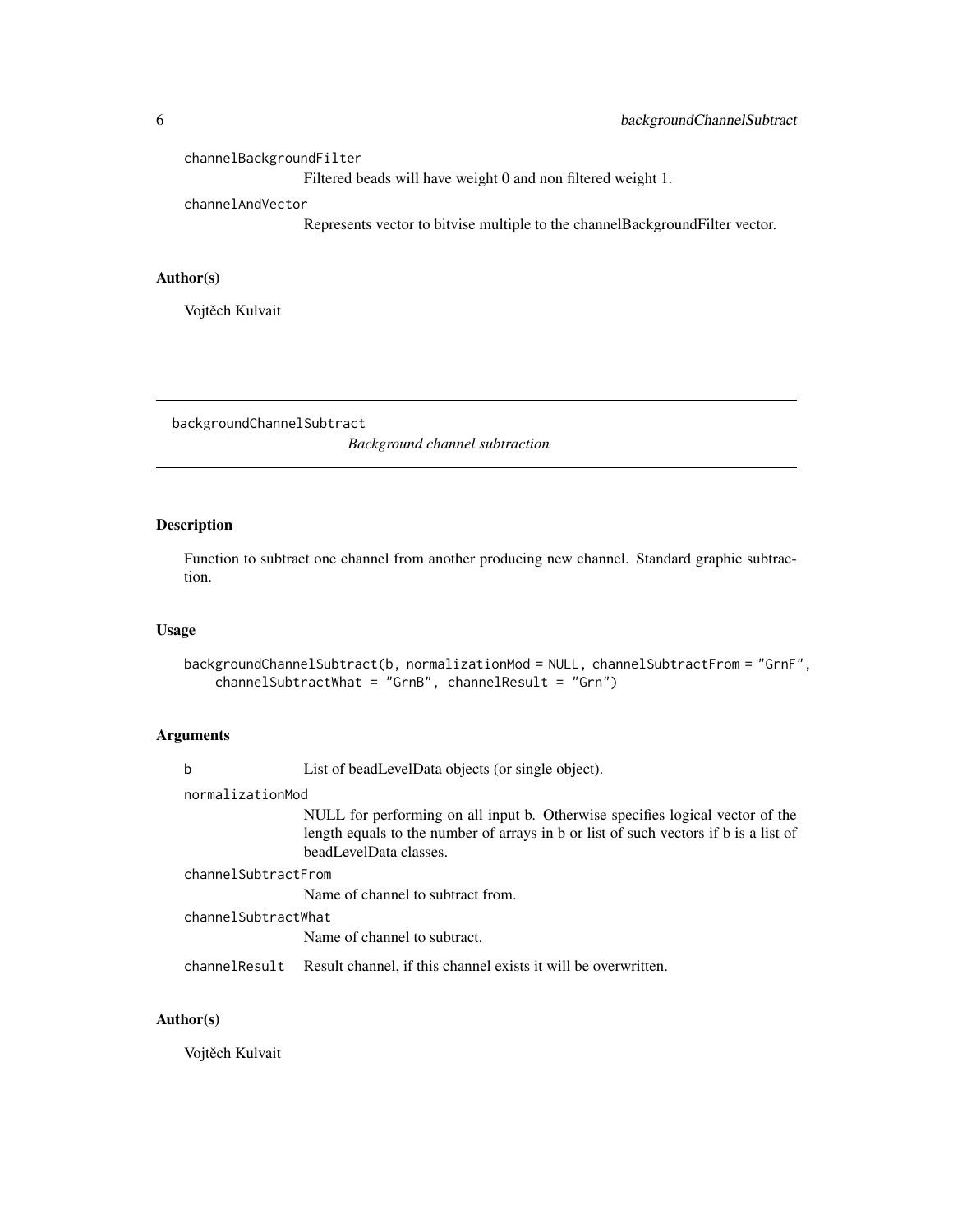#### <span id="page-6-0"></span>Examples

```
if(require("blimaTestingData") && interactive())
{
  #To perform background correction on blimatesting object for two groups. Background correction is followed by co
   data(blimatesting)
   #Prepare logical vectors corresponding to conditions A and E.
   groups1 = "A";
   groups2 = "E";sampleNames = list()
   c = list()for(i in 1:length(blimatesting))
    {
        p = pData(blimatesting[[i]]@experimentData$phenoData)
        c[[i]] = p$Group %in% c(groups1, groups2);sampleNames[[i]] = p$Name
    }
  #Background correction and quantile normalization followed by testing including log2TransformPositive transform
  blimatesting = bacgroundCorrect(blimatesting, normalizationMod=c, channelBackgroundFilter="bgf")
  blimatesting = nonPositiveCorrect(blimatesting, normalizationMod=c, channelCorrect="GrnF", channelBackground
}else
{
  print("To run this example, please install blimaTestingData package from bioconductor by running BiocManager::in
}
```
backgroundChannelSubtractSingleArray *Background channel subtraction*

#### **Description**

INTERNAL FUNCTION Correction for positive values only

#### Usage

```
backgroundChannelSubtractSingleArray(b, normalizationMod = NULL,
    channelSubtractFrom = "GrnF", channelSubtractWhat = "GrnB",
    channelResult = "Grn")
```
# Arguments

| b                   | List of bead Level Data objects (or single object).                                  |
|---------------------|--------------------------------------------------------------------------------------|
| normalizationMod    |                                                                                      |
|                     | NULL for normalization of all input b. Otherwise specifies logical vector of the     |
|                     | length equals to the number of arrays in b or list of such vectors if b is a list of |
|                     | beadLevelData classes.                                                               |
| channelSubtractFrom |                                                                                      |
|                     | Name of channel to subtract from.                                                    |
| channelSubtractWhat |                                                                                      |
|                     | Name of channel to subtract.                                                         |
| channelResult       | Result channel, if this channel exists it will be overwritten.                       |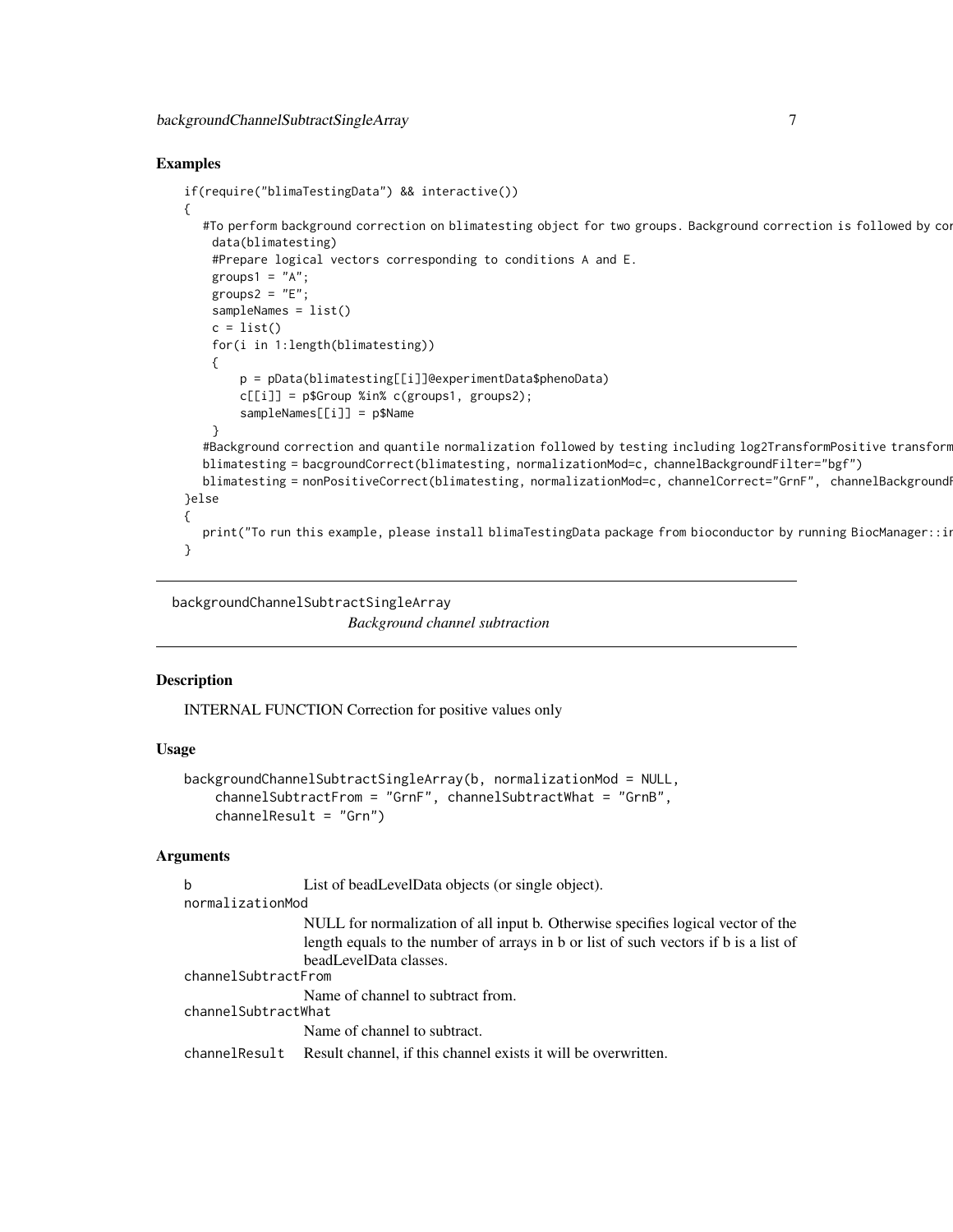# <span id="page-7-0"></span>Author(s)

Vojtěch Kulvait

channelExistsIntegrityWithLogicalVectorList *Internal function*

# Description

Test existence of channel slot based on vector list

# Usage

```
channelExistsIntegrityWithLogicalVectorList(b, spotsToCheck = NULL,
   slotToCheck, action = c("returnText", "warn", "error"))
```
# Arguments

| b            | List of beadLevelData objects.                                                                                                                   |
|--------------|--------------------------------------------------------------------------------------------------------------------------------------------------|
| spotsToCheck | NULL for check all spots from b. Otherwise specifies logical vector of the length<br>equals to the number of arrays in b with TRUE for checking. |
| slotToCheck  | Sot name to check                                                                                                                                |
| action       | What type of action is required in case of invalid object structure. Either return<br>text different from TRUE, warn or error.                   |

## Author(s)

Vojtěch Kulvait

checkIntegrity *Internal function*

# Description

Check integrity of the list of beadLevelData objects or single beadLevelData object returns waslist.

#### Usage

```
checkIntegrity(b, action = c("warn", "error"))
```
# Arguments

|        | List of bead Level Data objects or single.                                                                                     |
|--------|--------------------------------------------------------------------------------------------------------------------------------|
| action | What type of action is required in case of invalid object structure. Either return<br>text different from TRUE, warn or error. |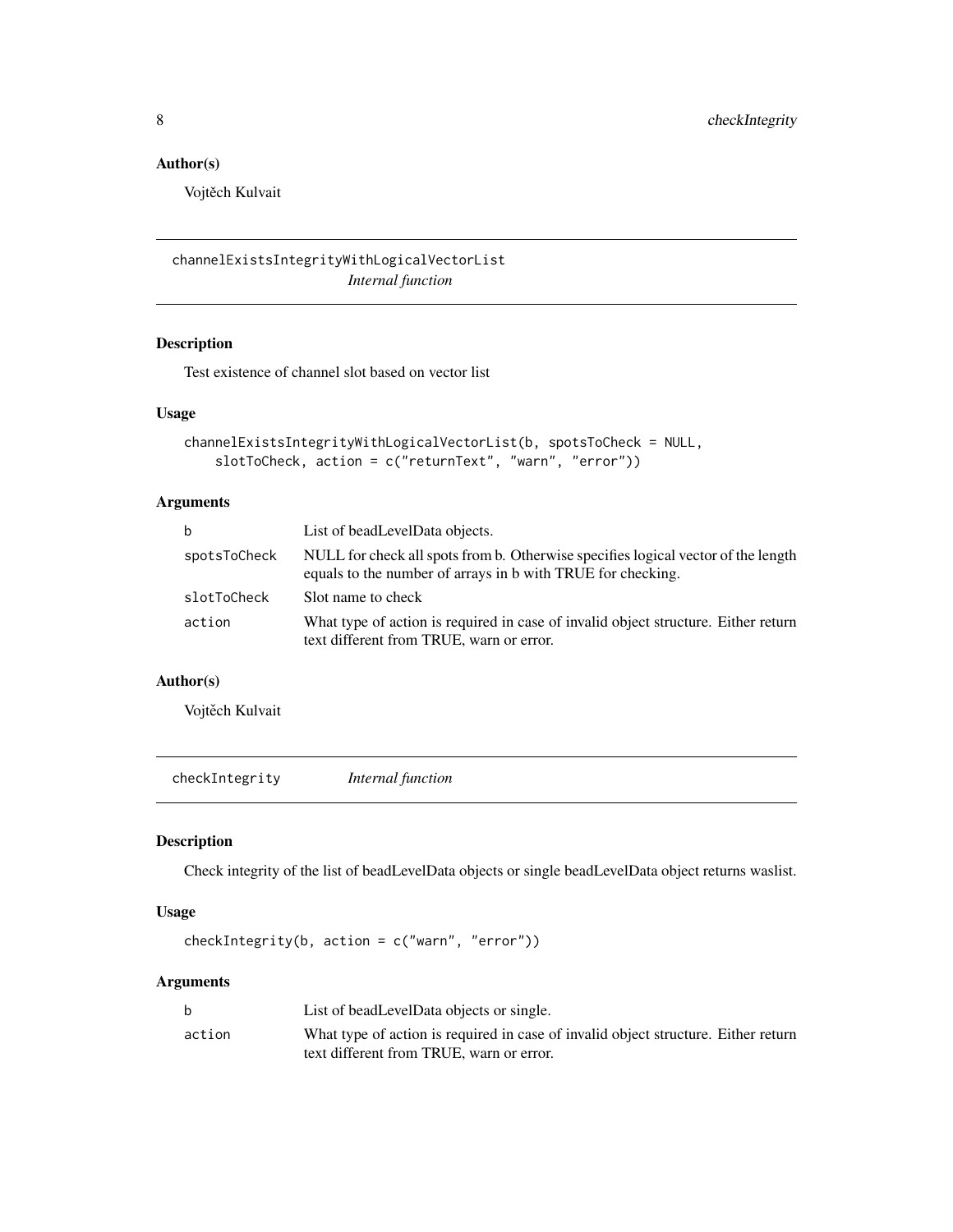# <span id="page-8-0"></span>Value

Returns value if the object was list or not before calling this function.

#### Author(s)

Vojtěch Kulvait

checkIntegrityLogical *Internal function*

# Description

Check integrity of the list of logical objects, internal.

#### Usage

```
checkIntegrityLogical(xx, b, action = c("returnText", "warn",
    "error"))
```
### Arguments

| xх     | List of logical objects compatible with a list b.                                  |
|--------|------------------------------------------------------------------------------------|
| b.     | List of bead Level Data objects.                                                   |
| action | What type of action is required in case of invalid object structure. Either return |
|        | text different from TRUE, warn or error.                                           |

#### Author(s)

Vojtěch Kulvait

checkIntegrityOfListOfBeadLevelDataObjects *Internal function*

# Description

Check integrity of the list of beadLevelData objects, internal.

```
checkIntegrityOfListOfBeadLevelDataObjects(listb, action = c("returnText",
    "warn", "error"))
```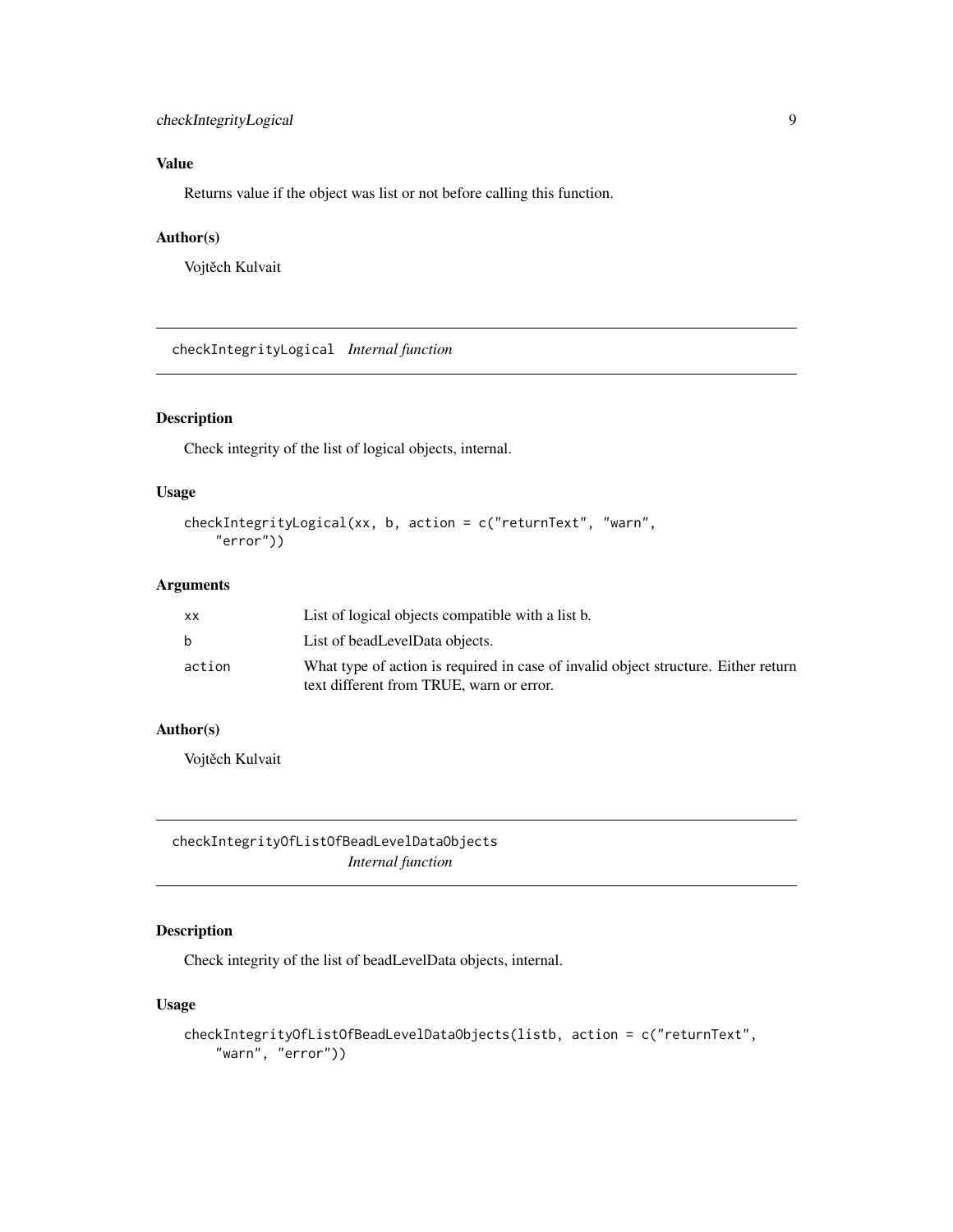#### <span id="page-9-0"></span>Arguments

| listb  | List of bead Level Data objects.                                                                                               |
|--------|--------------------------------------------------------------------------------------------------------------------------------|
| action | What type of action is required in case of invalid object structure. Either return<br>text different from TRUE, warn or error. |

# Author(s)

Vojtěch Kulvait

checkIntegrityOfSingleBeadLevelDataObject *Internal function*

# Description

Check integrity of single beadLevelData object, internal.

#### Usage

```
checkIntegrityOfSingleBeadLevelDataObject(b, action = c("returnText",
    "warn", "error"))
```
# Arguments

| b.     | beadLevelData object.                                                                                                          |
|--------|--------------------------------------------------------------------------------------------------------------------------------|
| action | What type of action is required in case of invalid object structure. Either return<br>text different from TRUE, warn or error. |

#### Author(s)

Vojtěch Kulvait

chipArrayStatistics *Statistics of beadLevelData*

# Description

This function returns table with statistics of single beadLevelData object indexed by order of spots. It prints number of beads on each array spot mean foreground intensity and optionally mean background intensity, mean number of beads in probe set and unbiased estimate of standard deviations of these parameters. Optionaly you can also obtain percentage of removed beads within excludedOnSDMultiple multiple of standard deviations from the background value.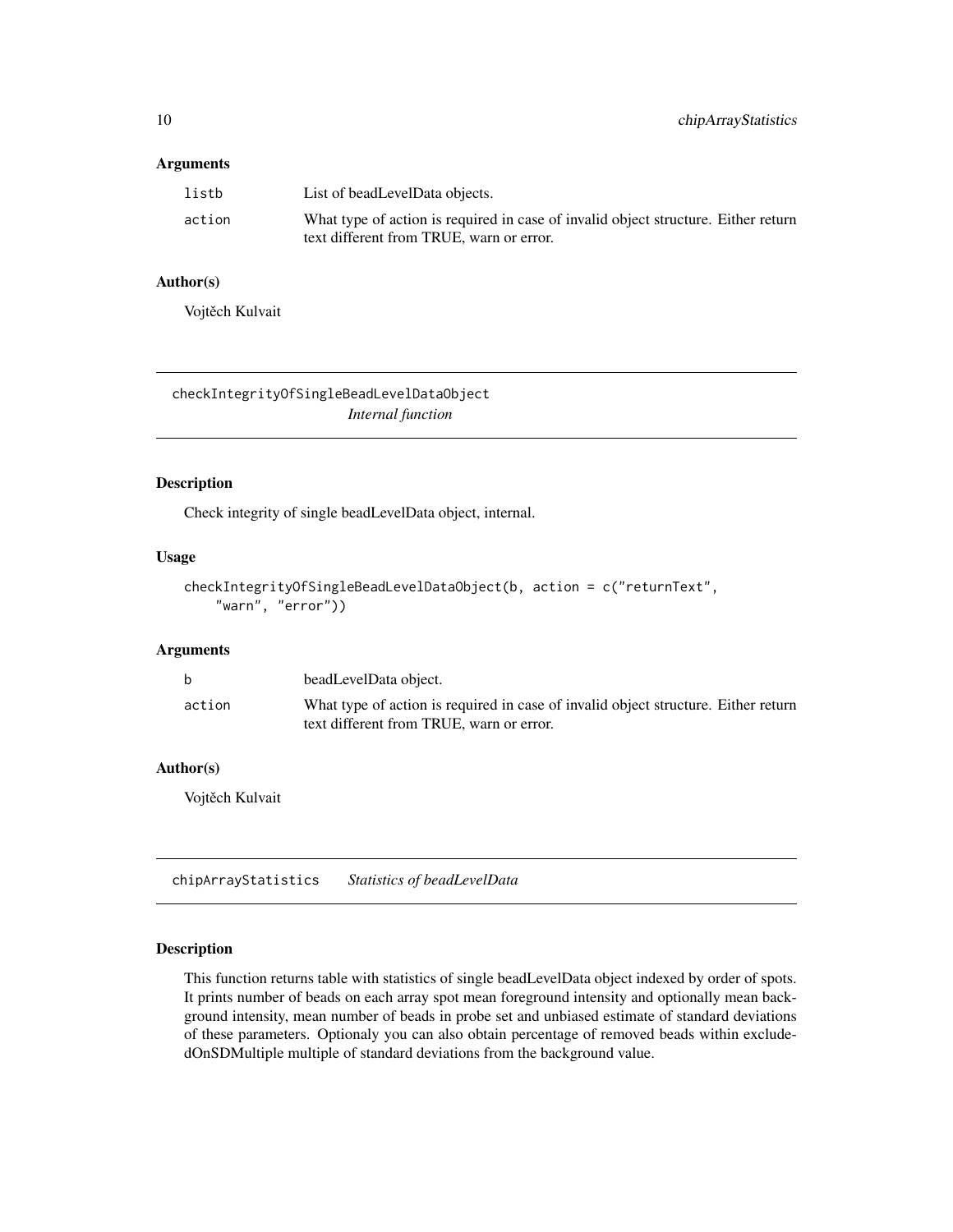#### <span id="page-10-0"></span>Usage

```
chipArrayStatistics(b, includeBeadStatistic = TRUE, channelForeground = "GrnF",
  channelBackground = "GrnB", includeBackground = TRUE, excludedOnSDMultiple = NA)
```
#### Arguments

b Single beadLevelData object. includeBeadStatistic

Include number of beads per probe in output.

channelForeground

Name of channel of foreground.

#### channelBackground

Name of channel of background.

#### includeBackground

Whether to output background data.

# excludedOnSDMultiple

If positive number, print how much percents of the background lies more than excludedOnSDMultiple multipliers of standard deviation estimate away from background mean.

#### Author(s)

Vojtěch Kulvait

#### Examples

```
if(require("blimaTestingData") && interactive())
{
    #To print basic statistic data about blimatesting[[1]] object.
    data(blimatesting)
    array1stats = chipArrayStatistics(blimatesting[[1]], includeBeadStatistic=TRUE,
            excludedOnSDMultiple=3)
    array1pheno = pData(blimatesting[[1]]@experimentData$phenoData)
   array1stats = data.frame(array1pheno$Name, array1stats)
   colnames(array1stats)[1] <- "Array";
    print(array1stats);
}else
{
  print("To run this example, please install blimaTestingData package from bioconductor by running BiocManager::in
}
```
createSummarizedMatrix

*Summarized value matrix.*

#### **Description**

This function creates summarized matrix of values of certain type.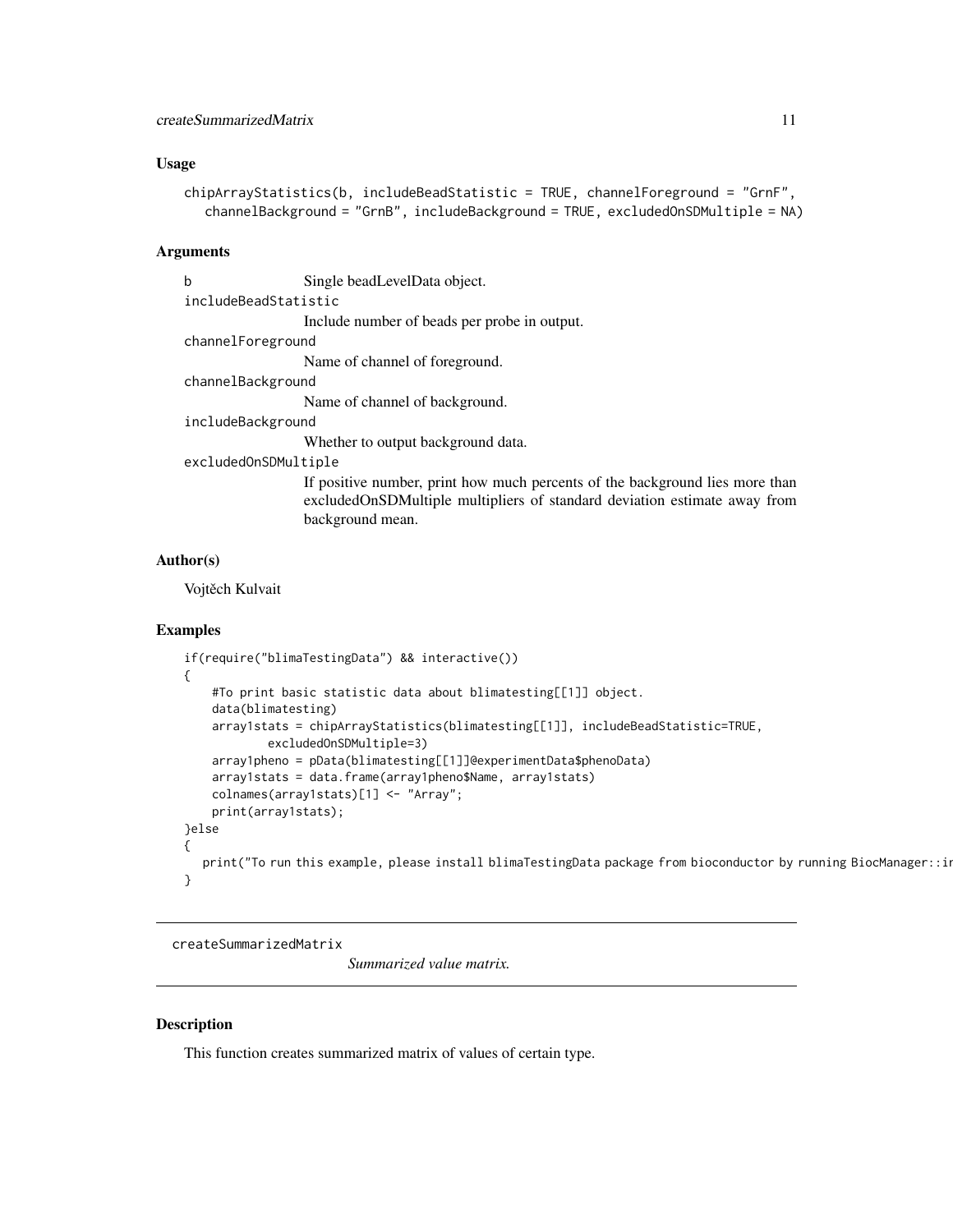#### <span id="page-11-0"></span>Usage

```
createSummarizedMatrix(b, spotsToProcess = NULL, quality = "qua",
    channelInclude = "bgf", annotationTag = NULL)
```
# Arguments

| b             | List of bead LevelData objects (or single object).                                                                                                                                                                                                                                                                       |
|---------------|--------------------------------------------------------------------------------------------------------------------------------------------------------------------------------------------------------------------------------------------------------------------------------------------------------------------------|
|               | spotsToProcess NULL for processing all spots in b. Otherwise specifies logical vector of the<br>length equals to the number of arrays in b.                                                                                                                                                                              |
| qualitv       | Quality to matrize.                                                                                                                                                                                                                                                                                                      |
|               | channel Include This field allows user to set channel with weights which have to be from 0,1.<br>All zero weighted items are excluded from summarization. You can turn this off<br>by setting this NULL. This option may be used together with bacground Correct<br>method or/and with beadarray QC (defaults to "bgf"). |
| annotationTag | Tag from annotation file which to use in resulting matrix as colname.                                                                                                                                                                                                                                                    |

### Author(s)

Vojtěch Kulvait

#### Examples

```
if(require("blimaTestingData") && require("illuminaHumanv4.db") && interactive())
{
    #Create summarization of nonnormalized data from GrnF column.
    data(blimatesting)
   blimatesting = bacgroundCorrect(blimatesting, channelBackgroundFilter="bgf")
  blimatesting = nonPositiveCorrect(blimatesting, channelCorrect="GrnF", channelBackgroundFilter="bgf", channe.
  #Prepare logical vectors corresponding to conditions A(groups1Mod), E(groups2Mod) and both(processingMod).
  nonnormalized = createSummarizedMatrix(blimatesting, quality="GrnF", channelInclude="bgf",
            annotationTag="Name")
    head(nonnormalized)
}else
{
  print("To run this example, please install blimaTestingData package from bioconductor by running BiocManager::in
}
```
doAction *Internal function*

# Description

Performs action of certain type

```
doAction(message, action = c("returnText", "warn", "error"))
```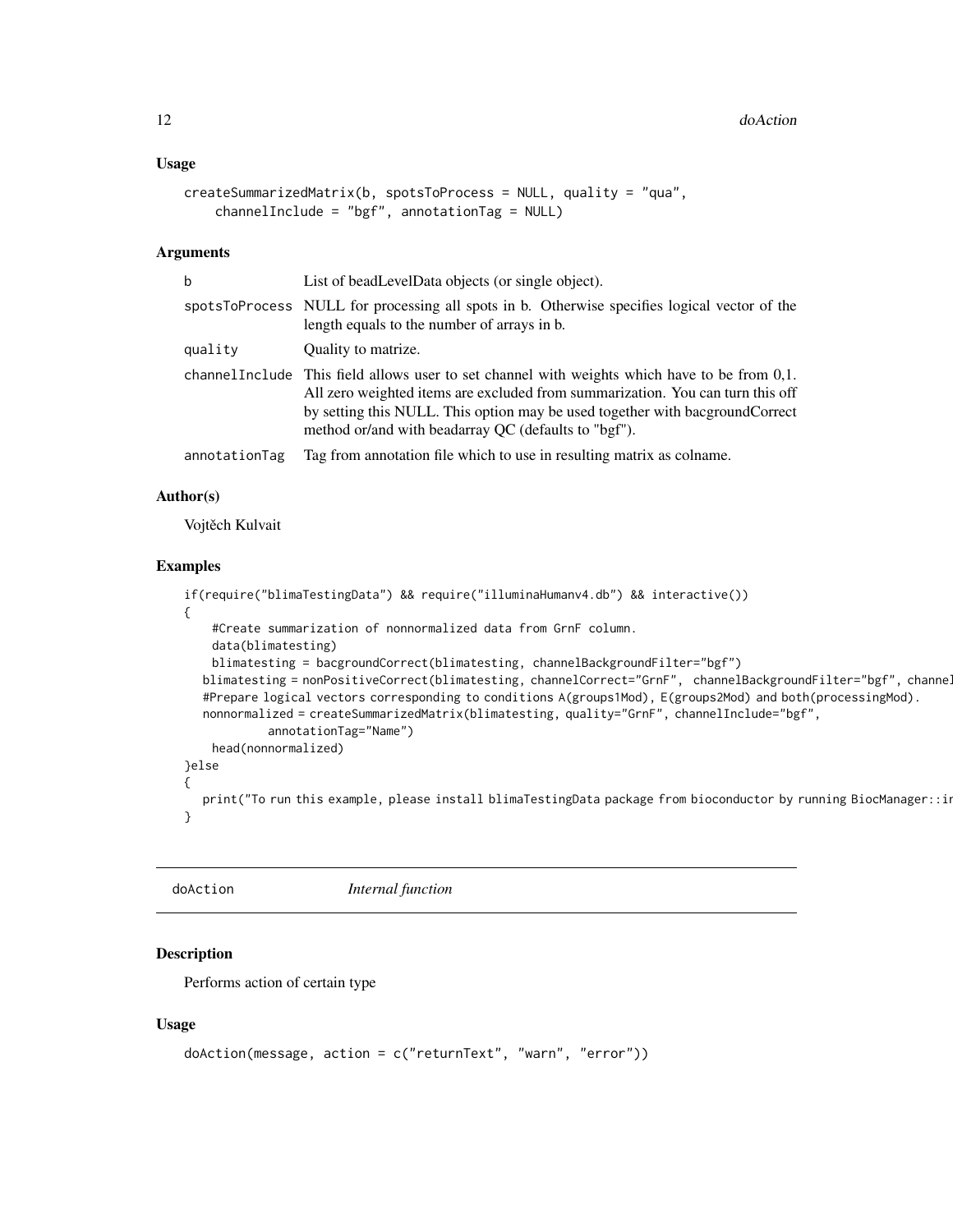# <span id="page-12-0"></span>doProbeTTests 13

# Arguments

| message | Text message.                                                                      |
|---------|------------------------------------------------------------------------------------|
| action  | What type of action is required in case of invalid object structure. Either return |
|         | text different from TRUE, warn or error.                                           |

# Author(s)

Vojtěch Kulvait

doProbeTTests *T-test for probe level data.*

# Description

This function does aggregated probe level t-tests on the data provided by the object beadLevelData from package beadarray.

# Usage

```
doProbeTTests(b, c1, c2, quality = "qua", channelInclude = "bgf",
   correction = "BY", transformation = NULL)
```
# Arguments

| b          | List of beadLevelData objects (or single object).                                                                                                                                                                                                                                                            |
|------------|--------------------------------------------------------------------------------------------------------------------------------------------------------------------------------------------------------------------------------------------------------------------------------------------------------------|
| c1         | List of logical vectors of data to assign to the first group (or single vector).                                                                                                                                                                                                                             |
| c2         | List of logical vectors of data to assign to the second group (or single vector).                                                                                                                                                                                                                            |
| quality    | Quality to analyze, default is "qua".                                                                                                                                                                                                                                                                        |
|            | channel Include This field allows user to set channel with weights which have to be 0,1. All zero<br>weighted items are excluded from t-test. You can turn this off by setting this<br>NULL. This option may be used together with bacground Correct method or/and<br>with beadarray QC (defaults to "bgf"). |
| correction | Multiple testing adjustment method as defined by p. adjust function, default is<br>"BY".                                                                                                                                                                                                                     |
|            | transformation Function of input data trasformation, default is NULL. Any function which for<br>input value returns transformed value may be supplied. T-test then will be eval-<br>uated on transformed data, consider use log2TranformPositive.                                                            |

#### Author(s)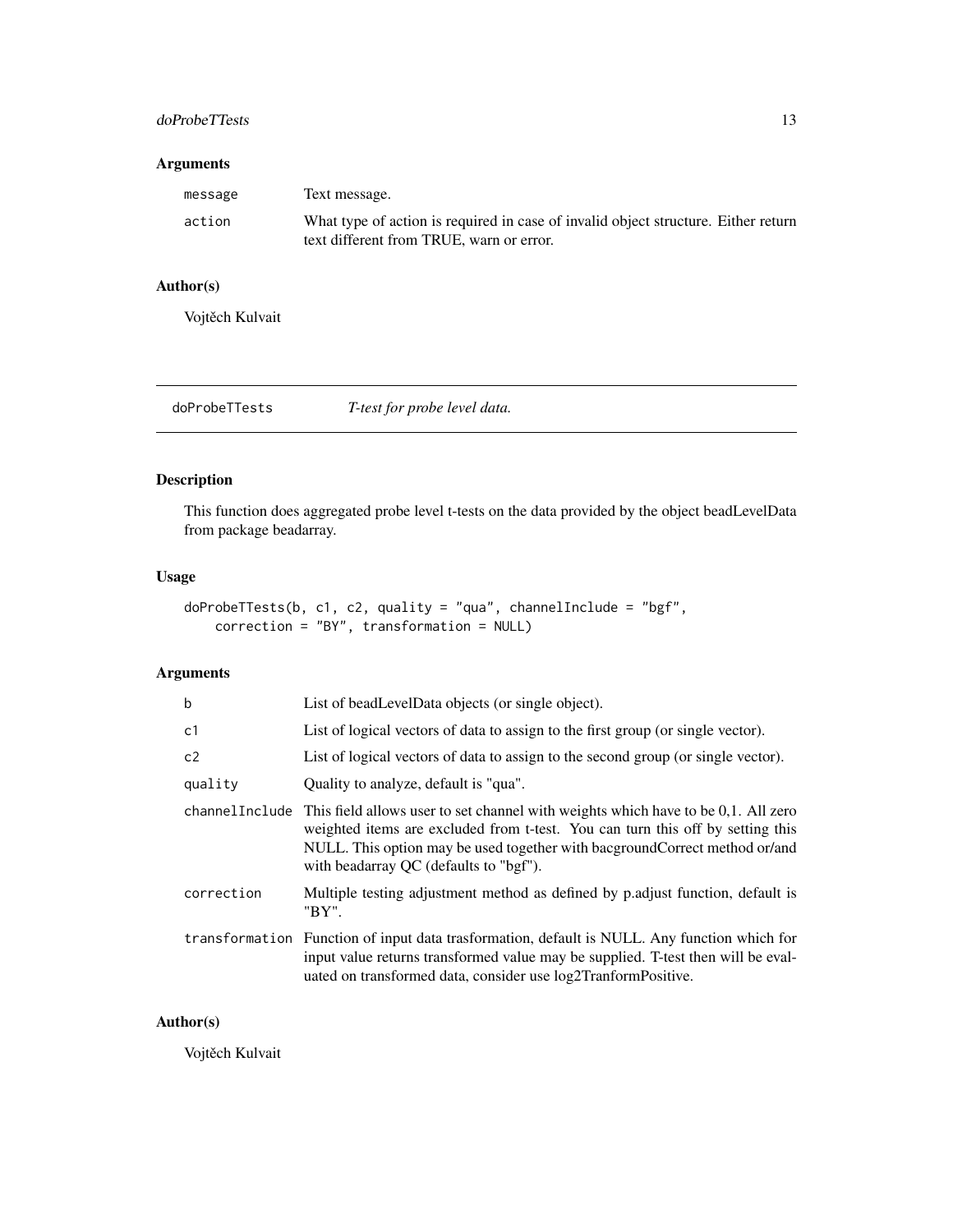#### Examples

{

```
if(require("blimaTestingData") && require("illuminaHumanv4.db") && interactive())
  #To perform background correction, variance stabilization and quantile normalization then test on probe level, l
    data(blimatesting)
  #Prepare logical vectors corresponding to conditions A(groups1Mod), E(groups2Mod) and both(processingMod).
    groups1 = "A";groups2 = "E";sampleNames = list()
    groups1Mod = list()groups2Mod = list()processingMod = list()
    for(i in 1:length(blimatesting))
    {
        p = pData(blimatesting[[i]]@experimentData$phenoData)
        groups1Mod[[i]] = p$Group %in% groups1;
       groups2Mod[[i]] = p$Group %in% groups2;
       processingMod[[i]] = p$Group %in% c(groups1, groups2);
        sampleNames[[i]] = p$Name
    }
  #Background correction and quantile normalization followed by testing including log2TransformPositive transform
  blimatesting = bacgroundCorrect(blimatesting, normalizationMod =processingMod, channelBackgroundFilter="bgf")
  blimatesting = nonPositiveCorrect(blimatesting, normalizationMod=processingMod, channelCorrect="GrnF", channe
   blimatesting = varianceBeadStabilise(blimatesting, normalizationMod = processingMod,
            quality="GrnF", channelInclude="bgf", channelOutput="vst")
    blimatesting = quantileNormalize(blimatesting, normalizationMod = processingMod,
            channelNormalize="vst", channelOutput="qua", channelInclude="bgf")
    beadTest = doTTests(blimatesting, groups1Mod, groups2Mod, "qua", "bgf")
    probeTest = doProbeTTests(blimatesting, groups1Mod, groups2Mod, "qua", "bgf")
  adrToSymbol <- merge(toTable(illuminaHumanv4ARRAYADDRESS), toTable(illuminaHumanv4SYMBOLREANNOTATED))
    adrToSymbol <- adrToSymbol[,c("ArrayAddress", "SymbolReannotated") ]
    colnames(adrToSymbol) <- c("Array_Address_Id", "Symbol")
    probeTestID = probeTest[,"ProbeID"]
    beadTestID = beadTest[,"ProbeID"]
    probeTestFC = abs(probeTest[,"mean1"]-probeTest[,"mean2"])
    beadTestFC = abs(beadTest[,"mean1"]-beadTest[,"mean2"])
    probeTestP = probeTest[,"adjustedp"]
    beadTestP = beadTest[,"adjustedp"]
    probeTestMeasure = (1-probeTestP)*probeTestFC
    beadTestMeasure = (1-beadTestP)*beadTestFC
    probeTest = cbind(probeTestID, probeTestMeasure)
   beadTest = cbind(beadTestID, beadTestMeasure)
    colnames(probeTest) <- c("ArrayAddressID", "difexPL")
    colnames(beadTest) <- c("ArrayAddressID", "difexBL")
    tocmp <- merge(probeTest, beadTest)
    tocmp = merge(tocmp, adrToSymbol, by.x="ArrayAddressID", by.y="Array_Address_Id")
    tocmp = tocmp[, c("ArrayAddressID", "Symbol", "difexPL", "difexBL")]
    sortPL = sort(-tocmp[,"difexPL"], index.return=TRUE)$ix
    sortBL = sort(-tocmp[,"difexBL"], index.return=TRUE)$ix
    beadTop10 = tocmp[sortBL[1:10],]
    probeTop10 = tocmp[sortPL[1:10],]
    print(beadTop10)
```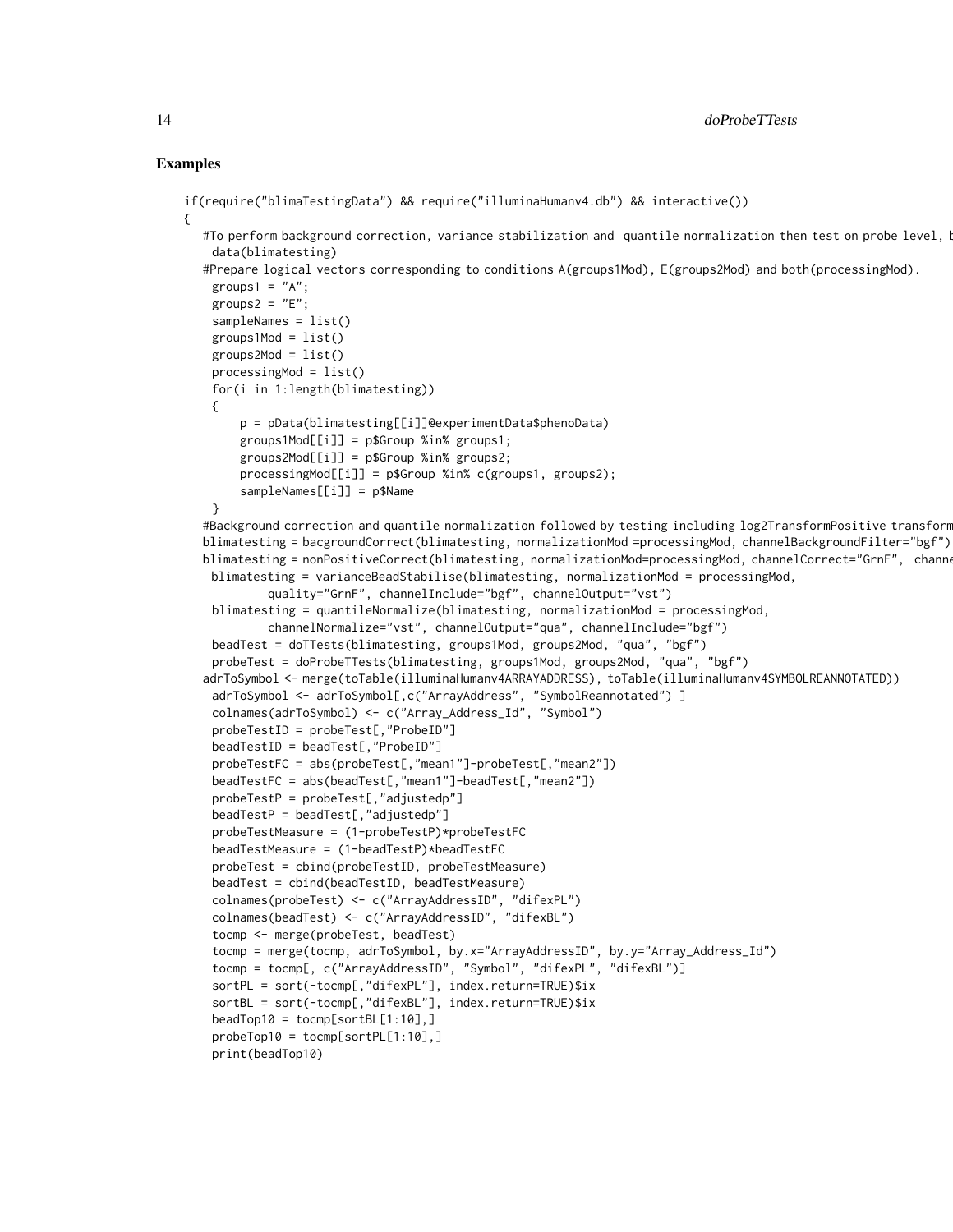#### <span id="page-14-0"></span>do TTests and the contract of the contract of the contract of the contract of the contract of the contract of the contract of the contract of the contract of the contract of the contract of the contract of the contract of

```
print(probeTop10)
}else
{
  print("To run this example, please install blimaTestingData package from bioconductor by running BiocManager::in
}
```
doTTests *T-test for bead (detector) level data.*

# Description

This function does t-tests on the data provided by the object beadLevelData from package beadarray.

# Usage

```
doTTests(b, c1, c2, quality = "qua", channelInclude = "bgf",
   correction = "BY", transformation = NULL)
```
#### Arguments

| $\mathbf b$ | List of beadLevelData objects (or single object).                                                                                                                                                                                                                                                            |
|-------------|--------------------------------------------------------------------------------------------------------------------------------------------------------------------------------------------------------------------------------------------------------------------------------------------------------------|
| c1          | List of logical vectors of data to assign to the first group (or single vector).                                                                                                                                                                                                                             |
| c2          | List of logical vectors of data to assign to the second group (or single vector).                                                                                                                                                                                                                            |
| quality     | Quality to analyze, default is "qua".                                                                                                                                                                                                                                                                        |
|             | channel Include This field allows user to set channel with weights which have to be 0,1. All zero<br>weighted items are excluded from t-test. You can turn this off by setting this<br>NULL. This option may be used together with bacground Correct method or/and<br>with beadarray QC (defaults to "bgf"). |
| correction  | Multiple testing adjustment method as defined by p.adjust function, default is<br>"BY".                                                                                                                                                                                                                      |
|             | transformation Function of input data trasformation, default is NULL. Any function which for<br>input value returns transformed value may be supplied. T-test then will be eval-<br>uated on transformed data, consider use log2TransformPositive.                                                           |

### Author(s)

Vojtěch Kulvait

#### Examples

```
if(require("blimaTestingData") && require("illuminaHumanv4.db") && interactive())
{
  #To perform background correction, variance stabilization and quantile normalization then test on probe level, I
   data(blimatesting)
  #Prepare logical vectors corresponding to conditions A(groups1Mod), E(groups2Mod) and both(processingMod).
   groups1 = "A";groups2 = "E";
```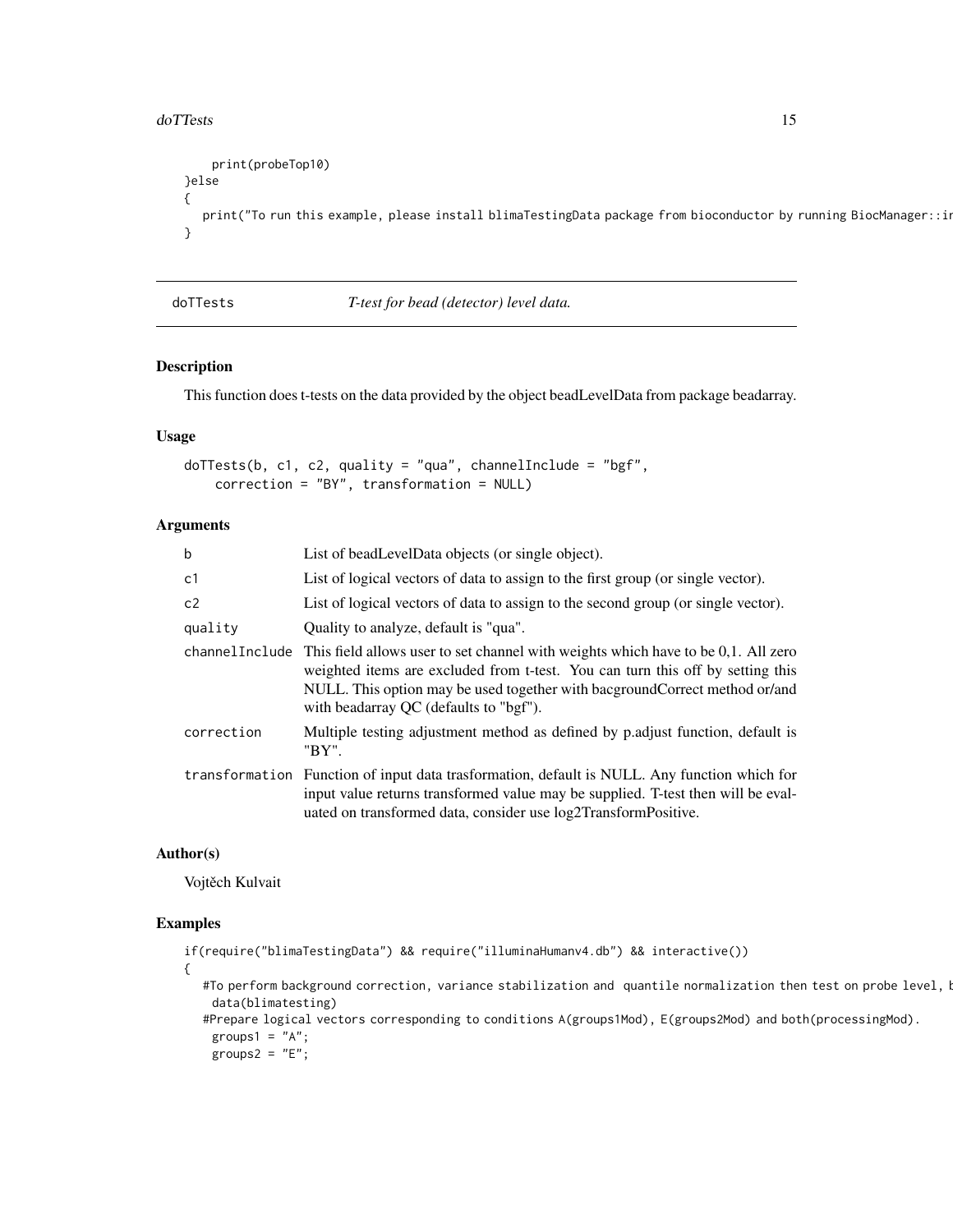```
sampleNames = list()
    groups1Mod = list()
    groups2Mod = list()processingMod = list()
    for(i in 1:length(blimatesting))
    {
       p = pData(blimatesting[[i]]@experimentData$phenoData)
       groups1Mod[[i]] = p$Group %in% groups1;
       groups2Mod[[i]] = p$Group %in% groups2;
       processingMod[[i]] = p$Group %in% c(groups1, groups2);
       sampleNames[[i]] = p$Name
    }
  #Background correction and quantile normalization followed by testing including log2TransformPositive transform
  blimatesting = bacgroundCorrect(blimatesting, normalizationMod =processingMod, channelBackgroundFilter="bgf")
  blimatesting = nonPositiveCorrect(blimatesting, normalizationMod=processingMod, channelCorrect="GrnF", channe
   blimatesting = varianceBeadStabilise(blimatesting, normalizationMod = processingMod,
            quality="GrnF", channelInclude="bgf", channelOutput="vst")
   blimatesting = quantileNormalize(blimatesting, normalizationMod = processingMod,
            channelNormalize="vst", channelOutput="qua", channelInclude="bgf")
    beadTest = doTTests(blimatesting, groups1Mod, groups2Mod, "qua", "bgf")
    probeTest = doProbeTTests(blimatesting, groups1Mod, groups2Mod, "qua", "bgf")
  adrToSymbol <- merge(toTable(illuminaHumanv4ARRAYADDRESS), toTable(illuminaHumanv4SYMBOLREANNOTATED))
    adrToSymbol <- adrToSymbol[,c("ArrayAddress", "SymbolReannotated") ]
    colnames(adrToSymbol) <- c("Array_Address_Id", "Symbol")
    probeTestID = probeTest[,"ProbeID"]
    beadTestID = beadTest[,"ProbeID"]
    probeTestFC = abs(probeTest[,"mean1"]-probeTest[,"mean2"])
    beadTestFC = abs(beadTest[,"mean1"]-beadTest[,"mean2"])
    probeTestP = probeTest[,"adjustedp"]
    beadTestP = beadTest[,"adjustedp"]
    probeTestMeasure = (1-probeTestP)*probeTestFC
    beadTestMeasure = (1-beadTestP)*beadTestFC
    probeTest = cbind(probeTestID, probeTestMeasure)
    beadTest = cbind(beadTestID, beadTestMeasure)
    colnames(probeTest) <- c("ArrayAddressID", "difexPL")
    colnames(beadTest) <- c("ArrayAddressID", "difexBL")
    tocmp <- merge(probeTest, beadTest)
    tocmp = merge(tocmp, adrToSymbol, by.x="ArrayAddressID", by.y="Array_Address_Id")
    tocmp = tocmp[, c("ArrayAddressID", "Symbol", "difexPL", "difexBL")]
    sortPL = sort(-tocmp[,"difexPL"], index.return=TRUE)$ix
    sortBL = sort(-tocmp[,"difexBL"], index.return=TRUE)$ix
    beadTop10 = tocmp[sortBL[1:10],]
    probeTop10 = tocmp[sortPL[1:10],]
    print(beadTop10)
   print(probeTop10)
}else
{
  print("To run this example, please install blimaTestingData package from bioconductor by running BiocManager::i
}
```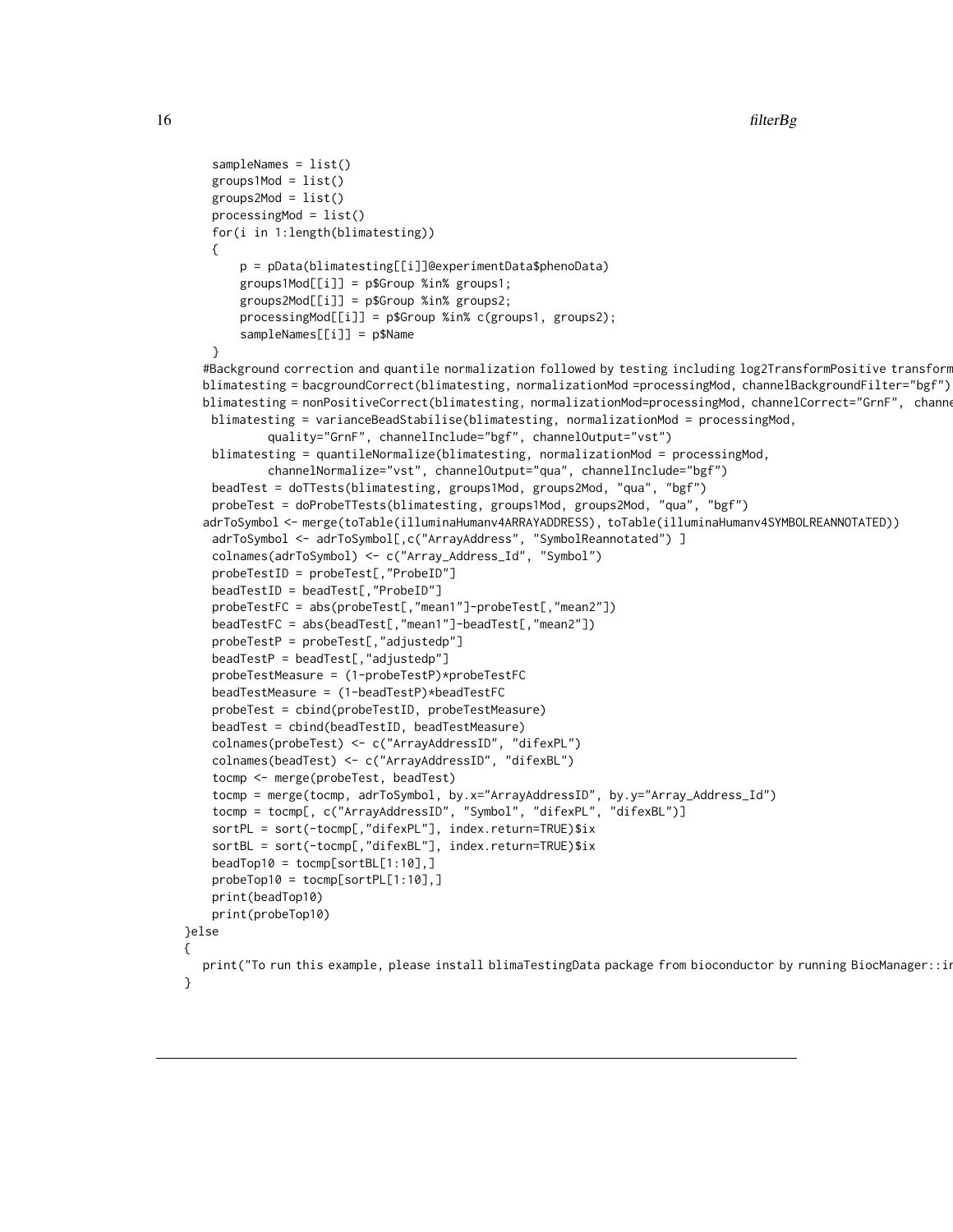<span id="page-16-0"></span>filterBg *Bg correct vector*

# Description

Background correction procedure selecting beads with background Intensity I\_b |mean - I\_b | > k\*SD(I\_bs) for exclusion, internal.

# Usage

 $filterBg(x, k = 3)$ 

# Arguments

| $\boldsymbol{\mathsf{x}}$ | Vector to correct                              |
|---------------------------|------------------------------------------------|
|                           | Parameter of method stringency (default is 3). |

# Author(s)

Vojtěch Kulvait

| getNextVector | Support probe and beadl level testing. |  |
|---------------|----------------------------------------|--|
|               |                                        |  |

# Description

Internal function supporting probe and beadl level testing.

# Usage

getNextVector(what, from, length)

# Arguments

| what   | Two column sorted matrix with probe values. |
|--------|---------------------------------------------|
| from   | Index to start on                           |
| length | nrow(what)                                  |

# Author(s)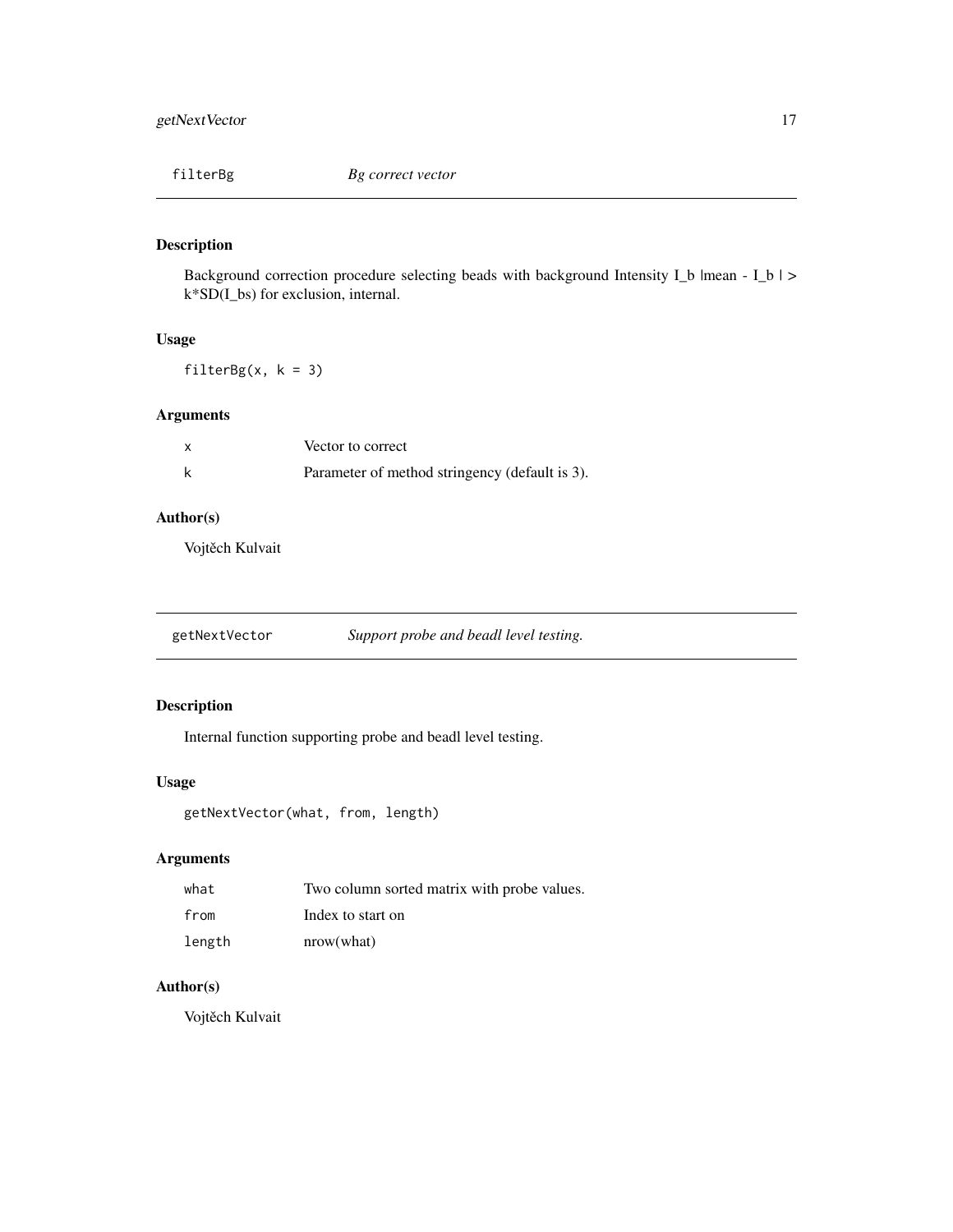# <span id="page-17-0"></span>Description

This is internal function not intended to direct use which initializes mean distribution.

# Usage

```
initMeanDistribution(srt, prvku)
```
# Arguments

| srt   | vector of sorted values             |
|-------|-------------------------------------|
| prvku | number of items in meanDistribution |

# Author(s)

Vojtěch Kulvait

insertColumn *Internal function to support chipArrayStatistics*

# Description

Internal

# Usage

insertColumn(matrix, column, name)

# Arguments

| matrix | Object to insert column to |
|--------|----------------------------|
| column | Column to insert           |
| name   | Name of column to assign.  |

# Author(s)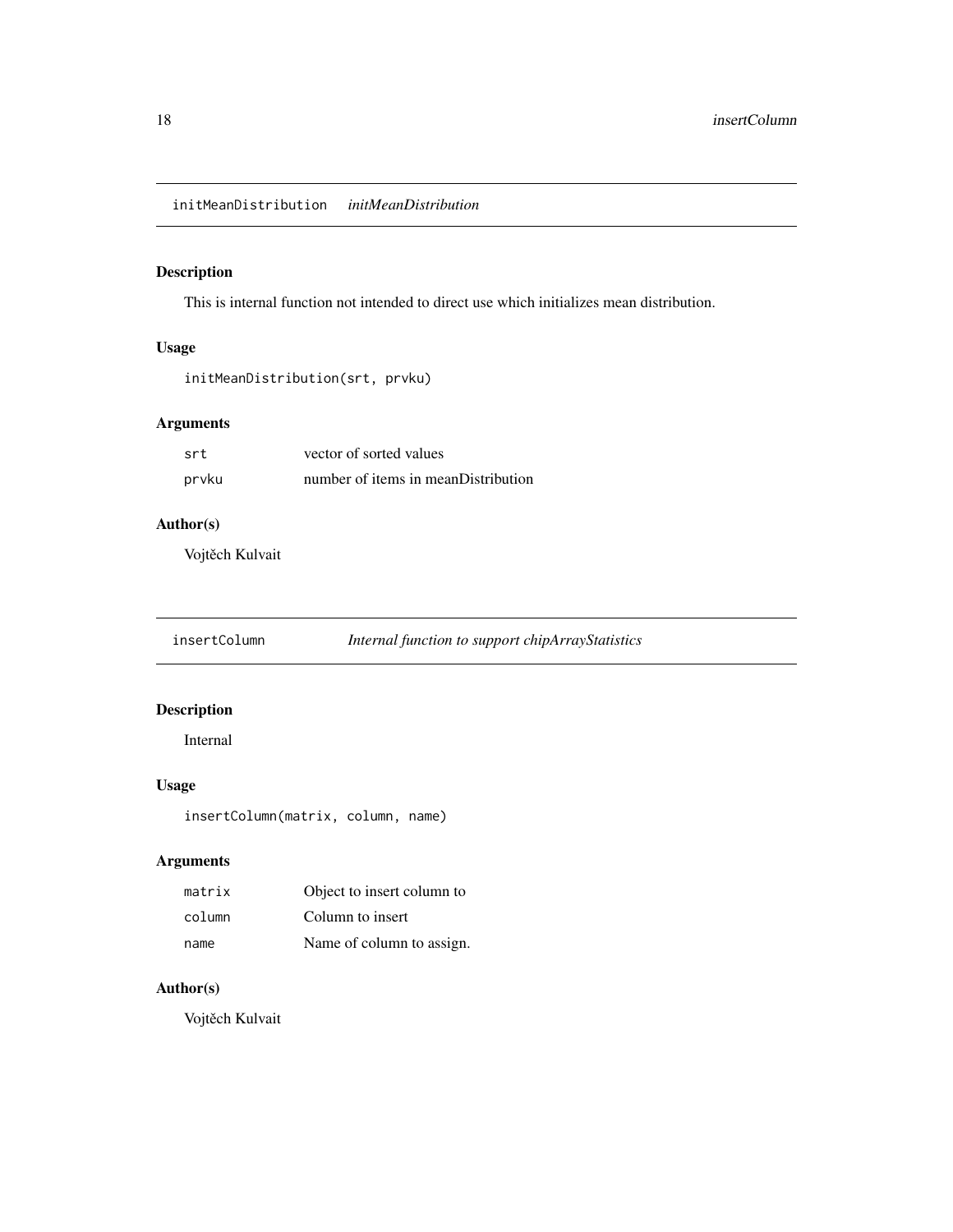<span id="page-18-0"></span>interpolateSortedVector

*Interpolate sorted vector*

# Description

Interpolates given sorted vector to the vector of different length. It does not sort input vector thus for unsorted vectors do not guarantee functionality. Internal function.

#### Usage

interpolateSortedVector(vector, newSize)

# Arguments

| vector  | Sorted vector to interpolate.  |
|---------|--------------------------------|
| newSize | Size of the vector to produce. |

# Author(s)

Vojtěch Kulvait

interpolateSortedVectorRcpp\_

*interpolateSortedVectorRcpp*

## Usage

```
interpolateSortedVectorRcpp_(vector, newSize)
```
# Arguments

vector

newSize

# Author(s)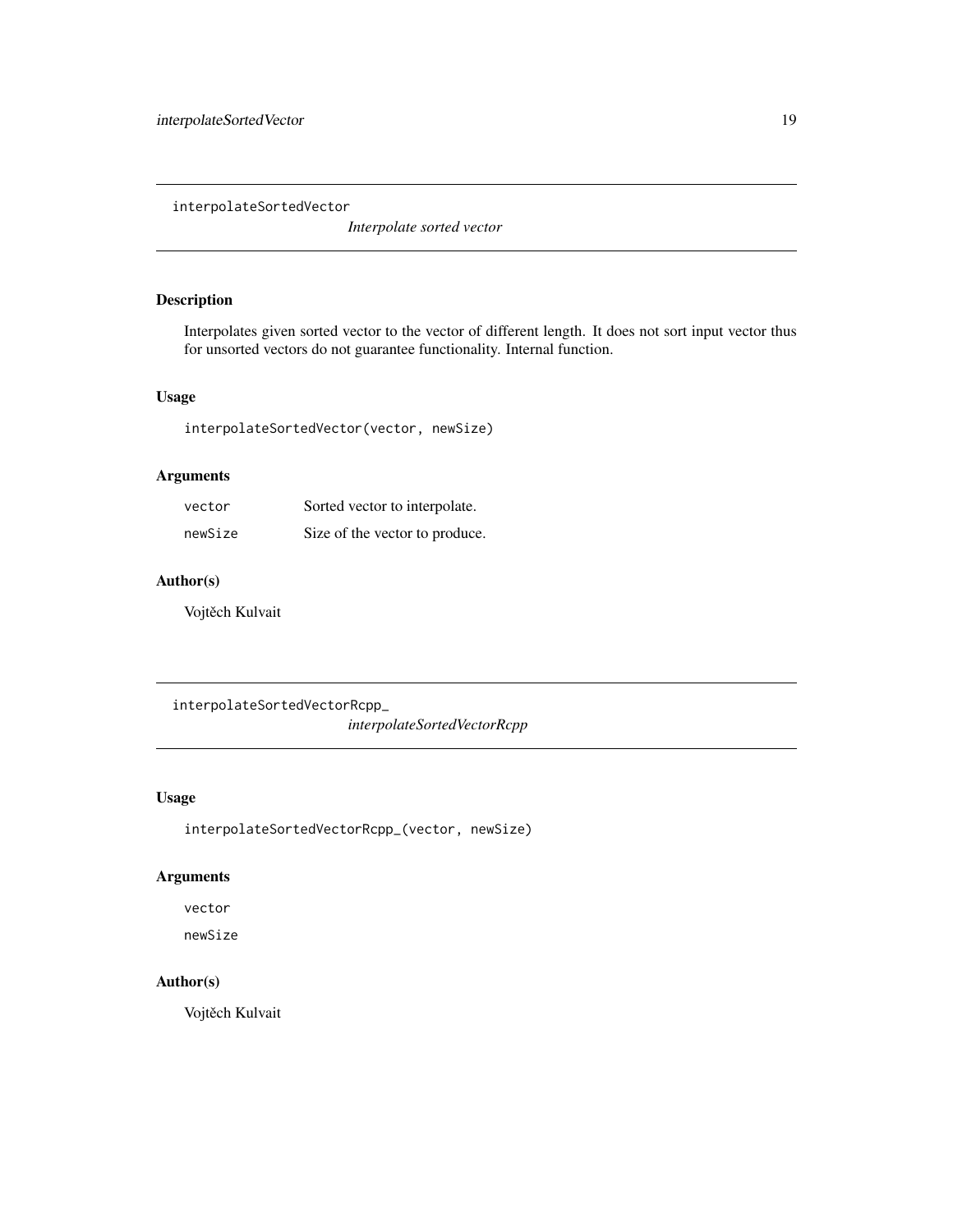<span id="page-19-0"></span>log2TransformPositive *Log2 transform of numbers >1.*

#### Description

Transformation function are popular in beadarray package. Here this is similar concept. This function allow user to perform log transformation before doing t-tests.

#### Usage

```
log2TransformPositive(x)
```
#### Arguments

x Number to transform.

# Value

This function returns logarithm of base 2 for numbers >=1 and zero for numbers <1.

#### Author(s)

Vojtěch Kulvait

#### Examples

```
if(require("blimaTestingData") && require("illuminaHumanv4.db") && interactive())
{
  #To perform background correction, quantile normalization and then bead level t-test on log data run. Vst is not p
    data(blimatesting)
  #Prepare logical vectors corresponding to conditions A(groups1Mod), E(groups2Mod) and both(c).
    groups1 = "A";groups2 = "E";sampleNames = list()
   groups1Mod = list()groups2Mod = list()c = list()for(i in 1:length(blimatesting))
    {
        p = pData(blimatesting[[i]]@experimentData$phenoData)
        groups1Mod[[i]] = p$Group %in% groups1;
        groups2Mod[[i]] = p$Group %in% groups2;
        c[[i]] = p$Group %in% c(groups1, groups2);
        sampleNames[[i]] = p$Name
    }
  #Background correction and quantile normalization followed by testing including log2TransformPositive transform
  blimatesting = bacgroundCorrect(blimatesting, normalizationMod =c, channelBackgroundFilter="bgf")
```
blimatesting = nonPositiveCorrect(blimatesting, normalizationMod=c, channelCorrect="GrnF", channelBackground blimatesting = quantileNormalize(blimatesting, normalizationMod=c, channelNormalize="GrnF", channelOutput="qu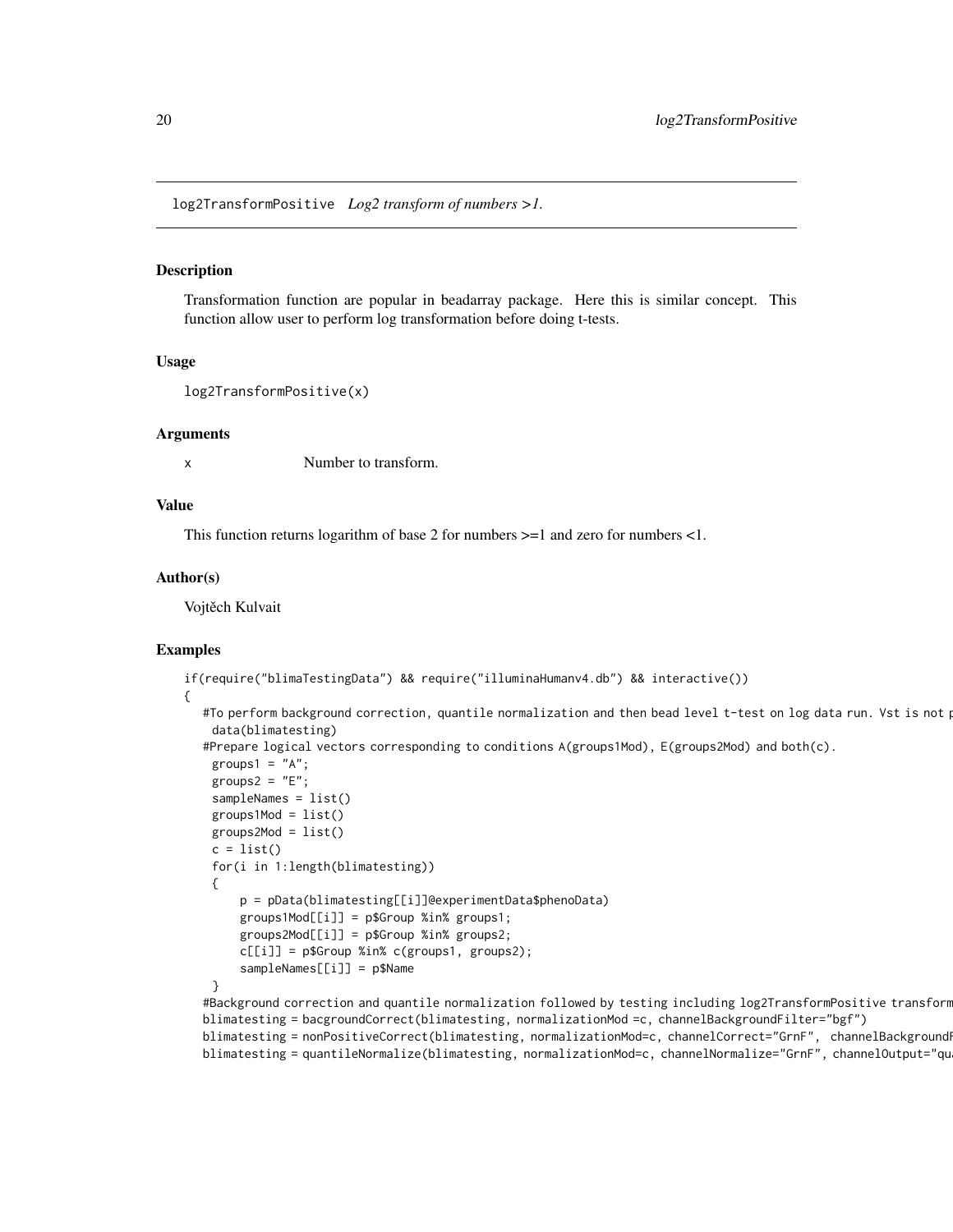```
beadTest <- doTTests(blimatesting, groups1Mod, groups2Mod,
            transformation=log2TransformPositive, quality="qua", channelInclude="bgf")
  symbol2address <- merge(toTable(illuminaHumanv4ARRAYADDRESS), toTable(illuminaHumanv4SYMBOLREANNOTATED))
    symbol2address <- symbol2address[,c("SymbolReannotated", "ArrayAddress") ]
    colnames(symbol2address) <- c("Symbol", "ArrayAddressID")
   beadTest = merge(beadTest, symbol2address, by.x="ProbeID", by.y="ArrayAddressID")
   beadTestID = beadTest[,c("ProbeID", "Symbol")]
   beadTestFC = abs(beadTest[,"mean1"]-beadTest[,"mean2"])
   beadTestP = beadTest[, "adjustedp"]beadTestMeasure = (1-beadTestP)*beadTestFC
   beadTest = cbind(beadTestID, beadTestMeasure)
   colnames(beadTest) <- c("ArrayAddressID", "Symbol", "difexBL")
    sortBL = sort(-beadTest[,"difexBL"], index.return=TRUE)$ix
   beadTop10 = beadTest[sortBL[1:10],]
   print(beadTop10)
}else
{
  print("To run this example, please install blimaTestingData package from bioconductor by running BiocManager::i
}
```
meanDistribution *Produce sorted double vector with mean distribution.*

#### Description

This function processes arrays in the object beadLevelData from package beadarray and returns sorted double vector. The vector has length prvku. And the distribution of this vector is a "mean" of all distributions of distributionChannel quantity in arrays. In case that probe numbers are different from prvku it does some averaging.

# Usage

```
meanDistribution(b, normalizationMod = NULL, distributionChannel = "Grn",
   channelInclude = NULL, prvku)
```
# Arguments

| b                   | Object bead Level Data from package beadarray or list of these objects                                                                                                                                                                                                                                                                        |
|---------------------|-----------------------------------------------------------------------------------------------------------------------------------------------------------------------------------------------------------------------------------------------------------------------------------------------------------------------------------------------|
| normalizationMod    |                                                                                                                                                                                                                                                                                                                                               |
|                     | NULL for normalization of all input b. Otherwise specifies logical vector of the<br>length equals to the number of arrays in b or list of such vectors if b is a list of<br>beadLevelData classes (defaults to NULL).                                                                                                                         |
| distributionChannel |                                                                                                                                                                                                                                                                                                                                               |
|                     | Channel to do mean distribution from (defaults to "Grn").                                                                                                                                                                                                                                                                                     |
|                     | channel Include This field allows user to set channel with weights which have to be in 0,1. All<br>zero weighted items are excluded from quantile normalization and the value<br>asigned to such probes is a close to value which would be assigned to them if<br>not being excluded. You can turn this off by setting this NULL. This option |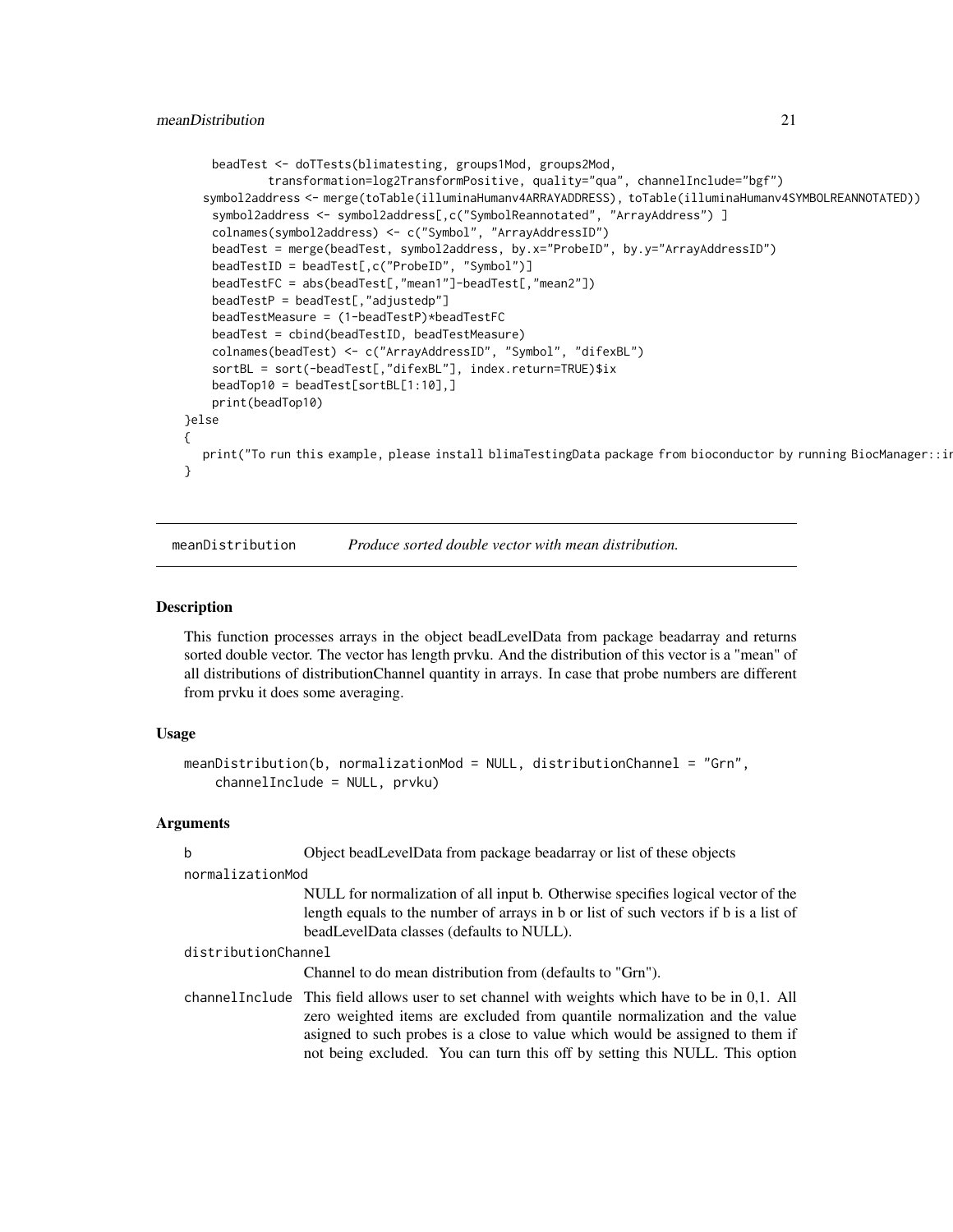<span id="page-21-0"></span>

|       | may be used together with bacground Correct method or/and with beadarray QC<br>(defaults to NULL).                                         |
|-------|--------------------------------------------------------------------------------------------------------------------------------------------|
| prvku | Number of items in a resulting double vector. Prvku must not be more than<br>minimal number of indluded items in any distribution Channel. |

# Author(s)

Vojtěch Kulvait

nonParametricEstimator

*INTERNAL FUNCTION Xie background correct.*

# Description

INTERNAL This function is not intended for direct use. Background correction according to non parametric estimator in Xie, Yang, Xinlei Wang, and Michael Story. "Statistical Methods of Background Correction for Illumina BeadArray Data." Bioinformatics 25, no. 6 (March 15, 2009): 751-57. doi:10.1093/bioinformatics/btp040. The method is applied on the bead level.

# Usage

nonParametricEstimator(toCorrectAll, toCorrectNeg)

#### Arguments

toCorrectAll

toCorrectNeg

#### Author(s)

Vojtěch Kulvait

nonPositiveCorrect *Correct non positive*

# Description

Correction for positive values only

```
nonPositiveCorrect(b, normalizationMod = NULL, channelCorrect = "GrnF",
   channelBackgroundFilter = "bgf", channelAndVector = NULL)
```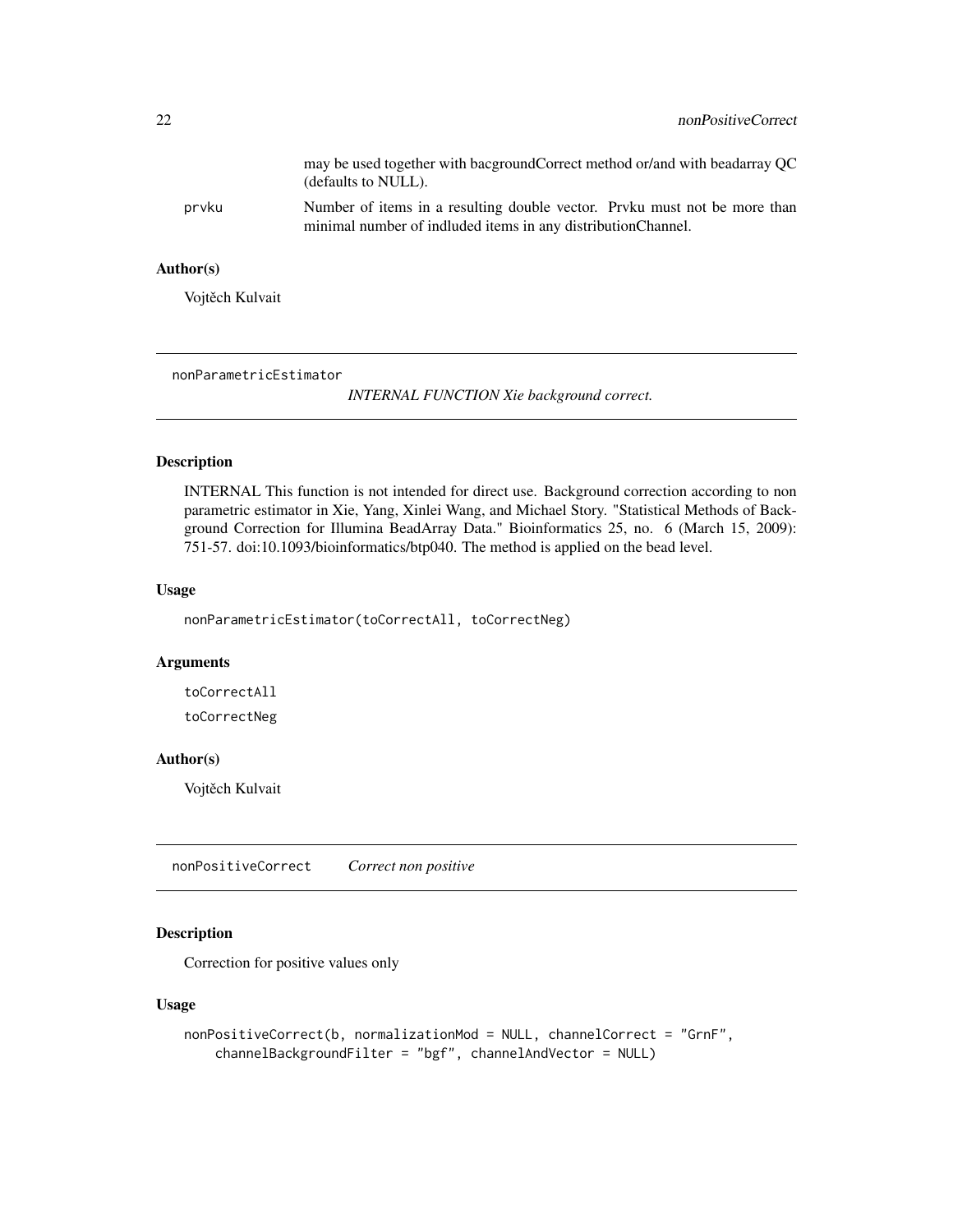#### <span id="page-22-0"></span>Arguments

b List of beadLevelData objects (or single object).

normalizationMod

NULL for normalization of all input b. Otherwise specifies logical vector of the length equals to the number of arrays in b or list of such vectors if b is a list of beadLevelData classes.

channelCorrect Name of channel to correct. channelBackgroundFilter

Filtered beads will have weight 0 and non filtered weight 1.

channelAndVector

Represents vector to bitvise multiple to the channelBackgroundFilter vector.

#### Author(s)

Vojtěch Kulvait

#### Examples

```
if(require("blimaTestingData") && interactive())
{
  #To perform background correction on blimatesting object for two groups. Background correction is followed by co
   data(blimatesting)
    #Prepare logical vectors corresponding to conditions A and E.
    groups1 = "A";groups2 = "E";sampleNames = list()
   c = list()for(i in 1:length(blimatesting))
    {
        p = pData(blimatesting[[i]]@experimentData$phenoData)
        c[[i]] = p$Group %in% c(groups1, groups2);
        sampleNames[[i]] = p$Name
    }
  #Background correction and quantile normalization followed by testing including log2TransformPositive transform
  blimatesting = bacgroundCorrect(blimatesting, normalizationMod=c, channelBackgroundFilter="bgf")
  blimatesting = nonPositiveCorrect(blimatesting, normalizationMod=c, channelCorrect="GrnF", channelBackgroundI
}else
{
  print("To run this example, please install blimaTestingData package from bioconductor by running BiocManager::in
}
```
nonPositiveCorrectSingleArray

*Correct non positive*

#### **Description**

INTERNAL FUNCTION Correction for positive values only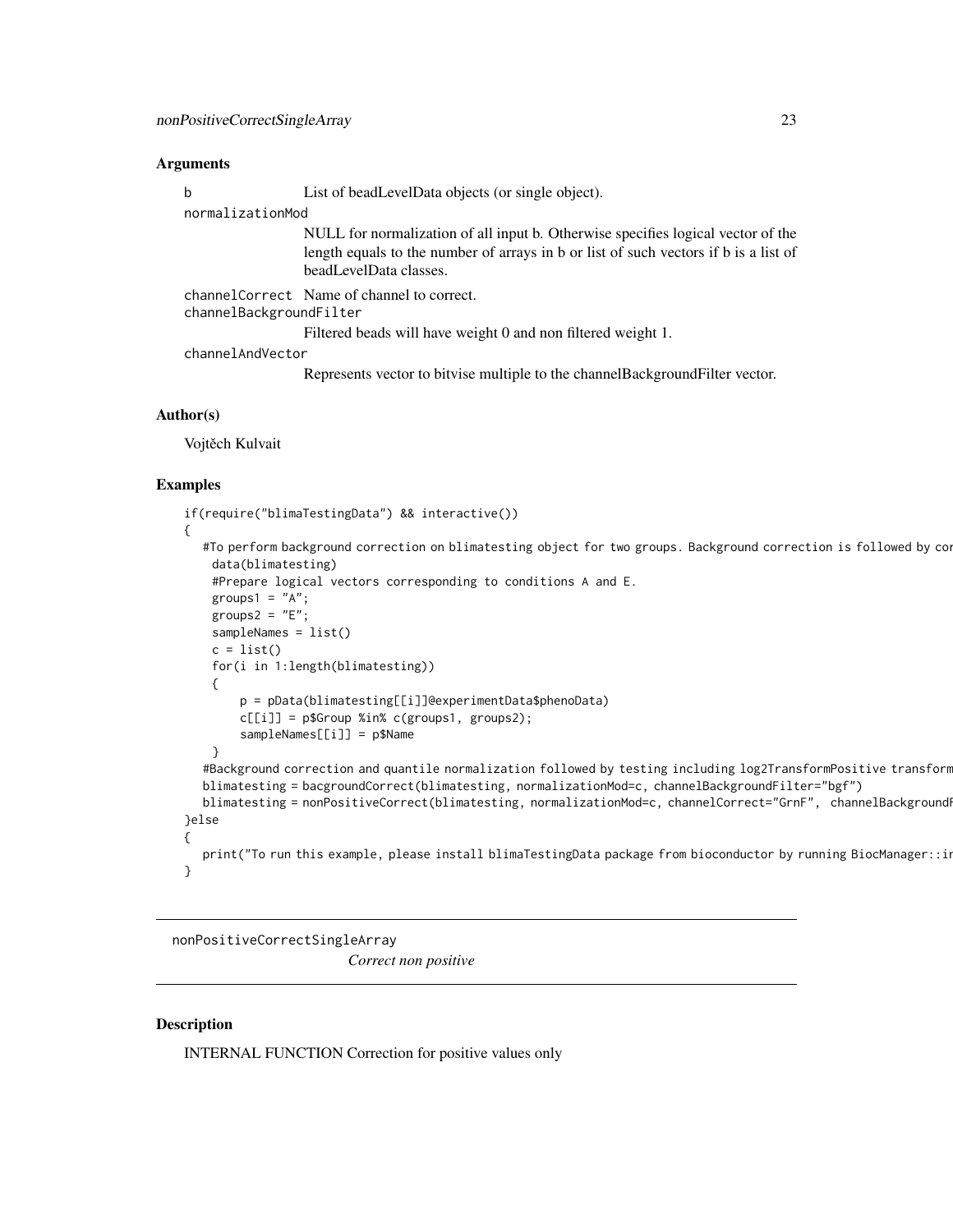#### <span id="page-23-0"></span>Usage

```
nonPositiveCorrectSingleArray(b, normalizationMod = NULL, channelCorrect = "GrnF",
    channelBackgroundFilter = "bgf", channelAndVector = NULL)
```
# Arguments

b List of beadLevelData objects (or single object).

#### normalizationMod

NULL for normalization of all input b. Otherwise specifies logical vector of the length equals to the number of arrays in b or list of such vectors if b is a list of beadLevelData classes.

channelCorrect Name of channel to correct. channelBackgroundFilter Filtered beads will have weight 0 and non filtered weight 1.

channelAndVector

Represents vector to bitvise multiple to the channelBackgroundFilter vector.

# Author(s)

Vojtěch Kulvait

numberOfDistributionElements *Internal*

#### Description

Internal function

### Usage

```
numberOfDistributionElements(b, normalizationMod = NULL, channelInclude = NULL)
```
#### Arguments

b Object beadLevelData from package beadarray or list of these objects normalizationMod NULL for normalization of all input b. Otherwise specifies logical vector of the length equals to the number of arrays in b or list of such vectors if b is a list of beadLevelData classes.

channelInclude

# Author(s)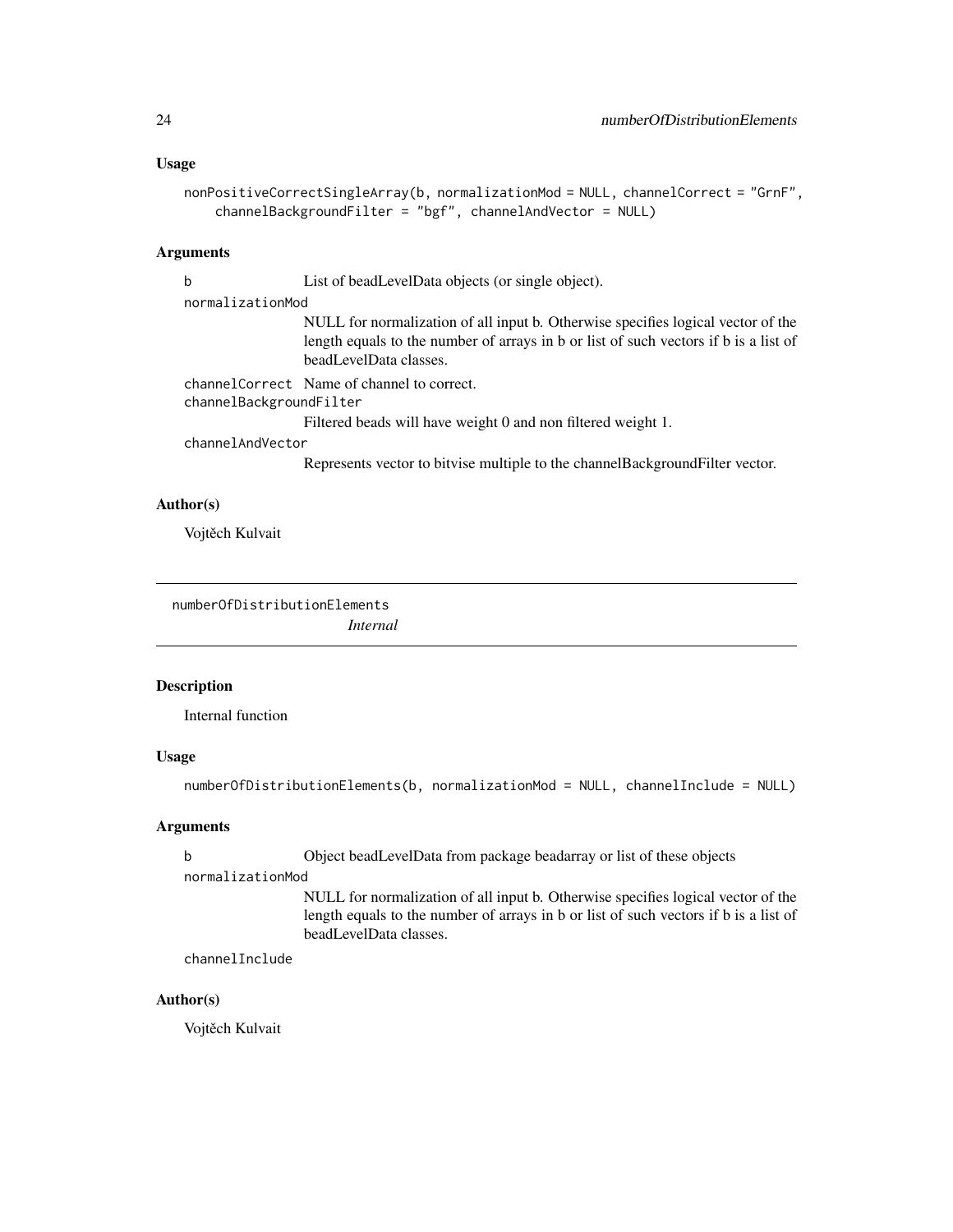<span id="page-24-0"></span>performXieCorrection *INTERNAL FUNCTION Xie background correct.*

# Description

INTERNAL This function is not intended for direct use. Background correction according to non parametric estimator in Xie, Yang, Xinlei Wang, and Michael Story. "Statistical Methods of Background Correction for Illumina BeadArray Data." Bioinformatics 25, no. 6 (March 15, 2009): 751-57. doi:10.1093/bioinformatics/btp040. ###The method is applied on the bead level.

#### Usage

performXieCorrection(value, alpha, mu, sigma)

# Arguments

value

alpha

mu

sigma

#### Author(s)

Vojtěch Kulvait

plotBackgroundImageAfterCorrection

*Plot background image after correction*

# Description

This function plots image of background distribution versus to foreground after background subtraction.

```
plotBackgroundImageAfterCorrection(b, index, channelForeground = "GrnF",
   channelBackground = "GrnB", SDMultiple = 3, includePearson = FALSE)
```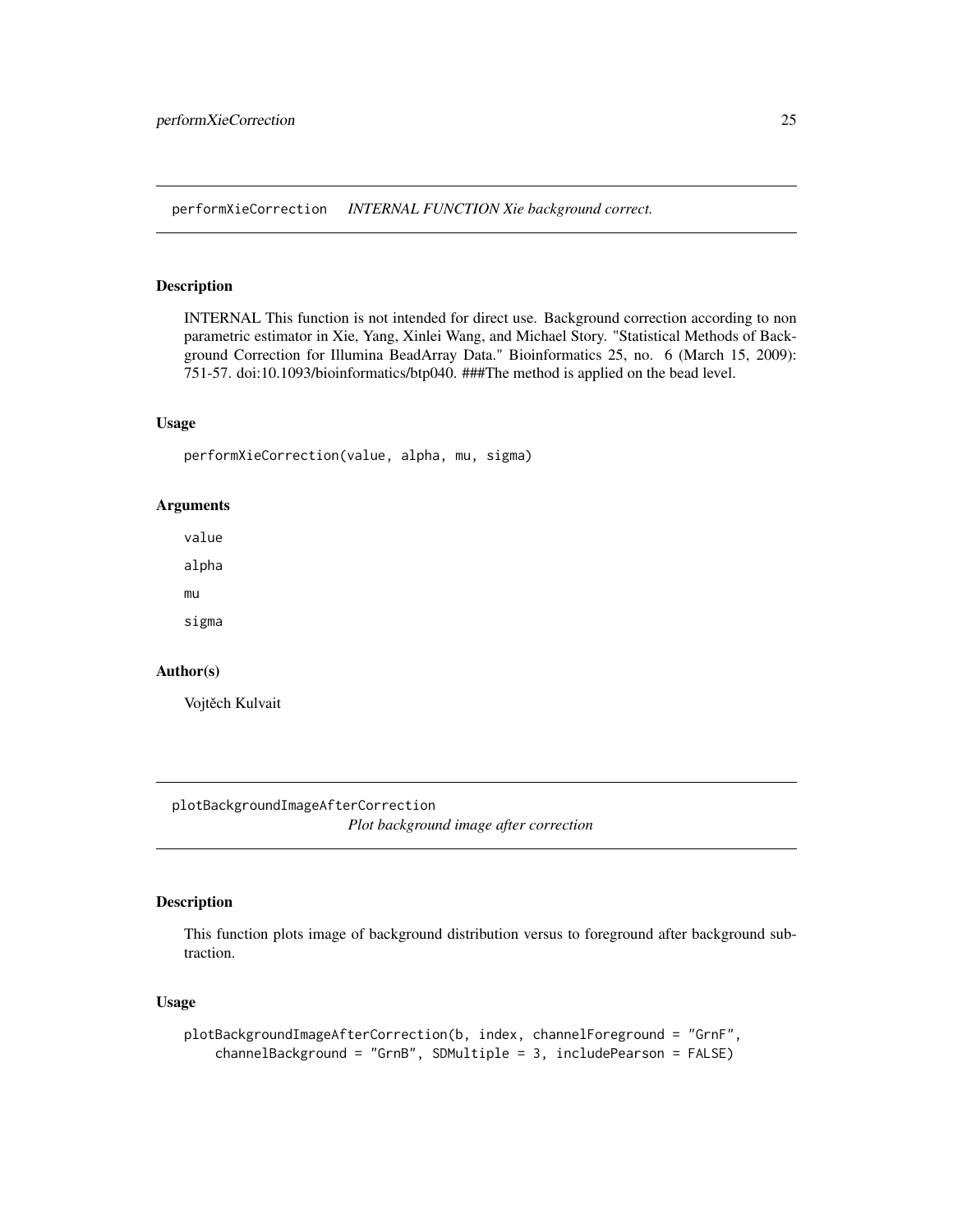#### <span id="page-25-0"></span>Arguments

|                   | Single beadLevelData object.               |  |
|-------------------|--------------------------------------------|--|
| index             | Index of spot to generate.                 |  |
| channelForeground |                                            |  |
|                   | Name of channel of foreground.             |  |
| channelBackground |                                            |  |
|                   | Name of channel of background.             |  |
| SDMultiple        | Correct on this level.                     |  |
|                   | includePearson Include Pearson corelation. |  |

# Author(s)

Vojtěch Kulvait

#### Examples

```
if(require("blimaTestingData") && interactive())
{
  #Write background images after correction. This function prints graph for condition D4. Call dev.off() to close.
    data(blimatesting)
   p = pData(blimatesting[[2]]@experimentData$phenoData)
    index = base::match("D4", p$Name)
    plotBackgroundImageAfterCorrection(blimatesting[[2]], index)
}else
{
  print("To run this example, please install blimaTestingData package from bioconductor by running BiocManager::i
}
```
plotBackgroundImageBeforeCorrection *Plot background image before correction*

# Description

This function plots image of background distribution versus to foreground before background subtraction.

```
plotBackgroundImageBeforeCorrection(b, index, channelForeground = "GrnF",
   channelBackground = "GrnB", includePearson = FALSE)
```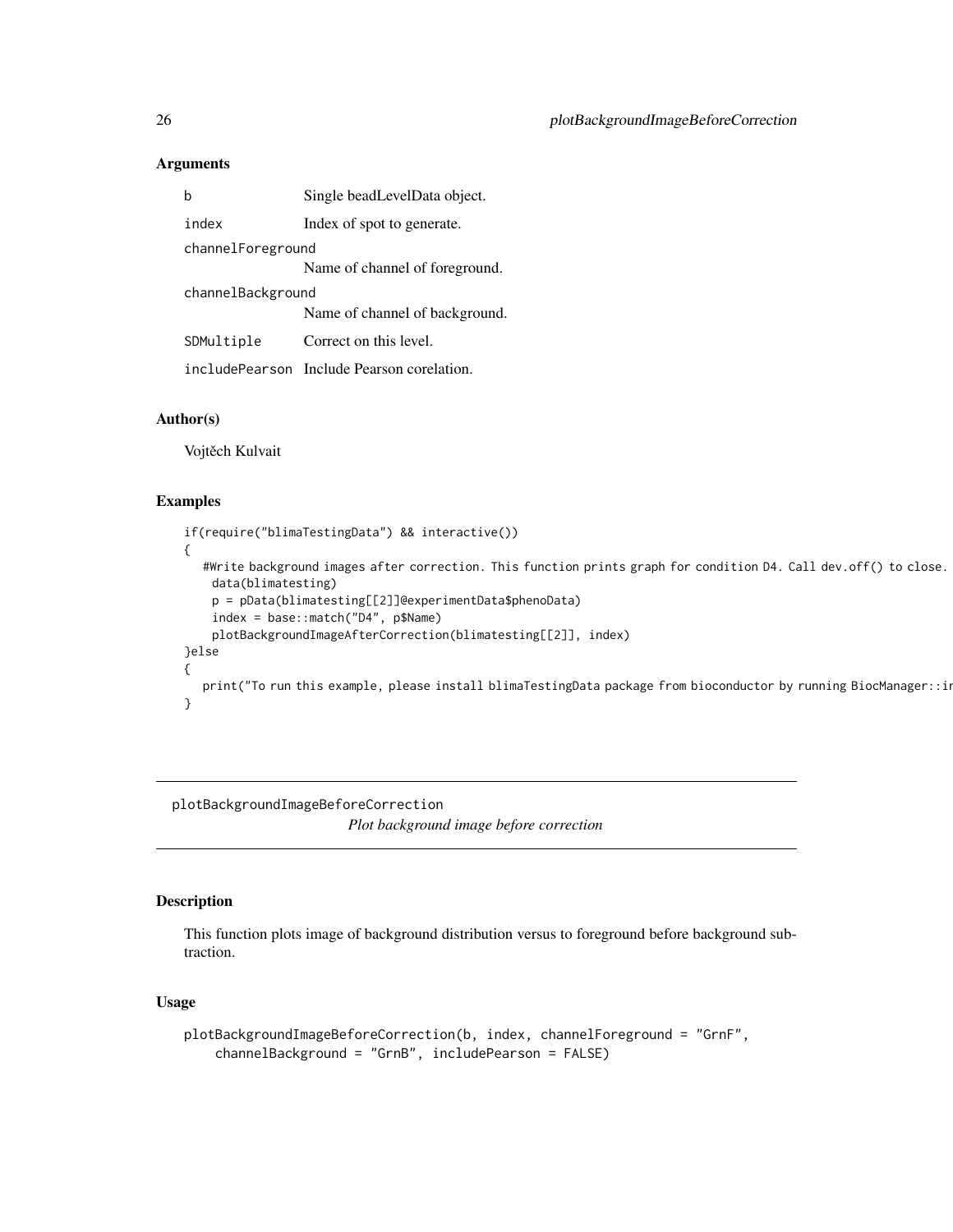# <span id="page-26-0"></span>quantileNormalize 27

#### Arguments

|                   | Single beadLevelData object.               |  |
|-------------------|--------------------------------------------|--|
| index             | Index of spot to generate.                 |  |
| channelForeground |                                            |  |
|                   | Name of channel of foreground.             |  |
| channelBackground |                                            |  |
|                   | Name of channel of background.             |  |
|                   | includePearson Include Pearson corelation. |  |

#### Author(s)

Vojtěch Kulvait

#### Examples

```
if(require("blimaTestingData") && interactive())
{
  #Write background images before correction. This function prints graph for condition D4. Call dev.off() to close.
   data(blimatesting)
   p = pData(blimatesting[[2]]@experimentData$phenoData)
    index = base::match("D4", p$Name)
   plotBackgroundImageBeforeCorrection(blimatesting[[2]], index)
}else
{
  print("To run this example, please install blimaTestingData package from bioconductor by running BiocManager::i
}
```
quantileNormalize *Bead level quantile normalization.*

#### Description

This function does quantile normalization of object beadLevelData from package beadarray.

# Usage

```
quantileNormalize(b, normalizationMod = NULL, channelNormalize = "Grn",
    channelOutput = "qua", channelInclude = NULL, dst)
```
#### Arguments

b Object beadLevelData from package beadarray or list of these objects

normalizationMod

NULL for normalization of all input b. Otherwise specifies logical vector of the length equals to the number of arrays in b or list of such vectors if b is a list of beadLevelData classes.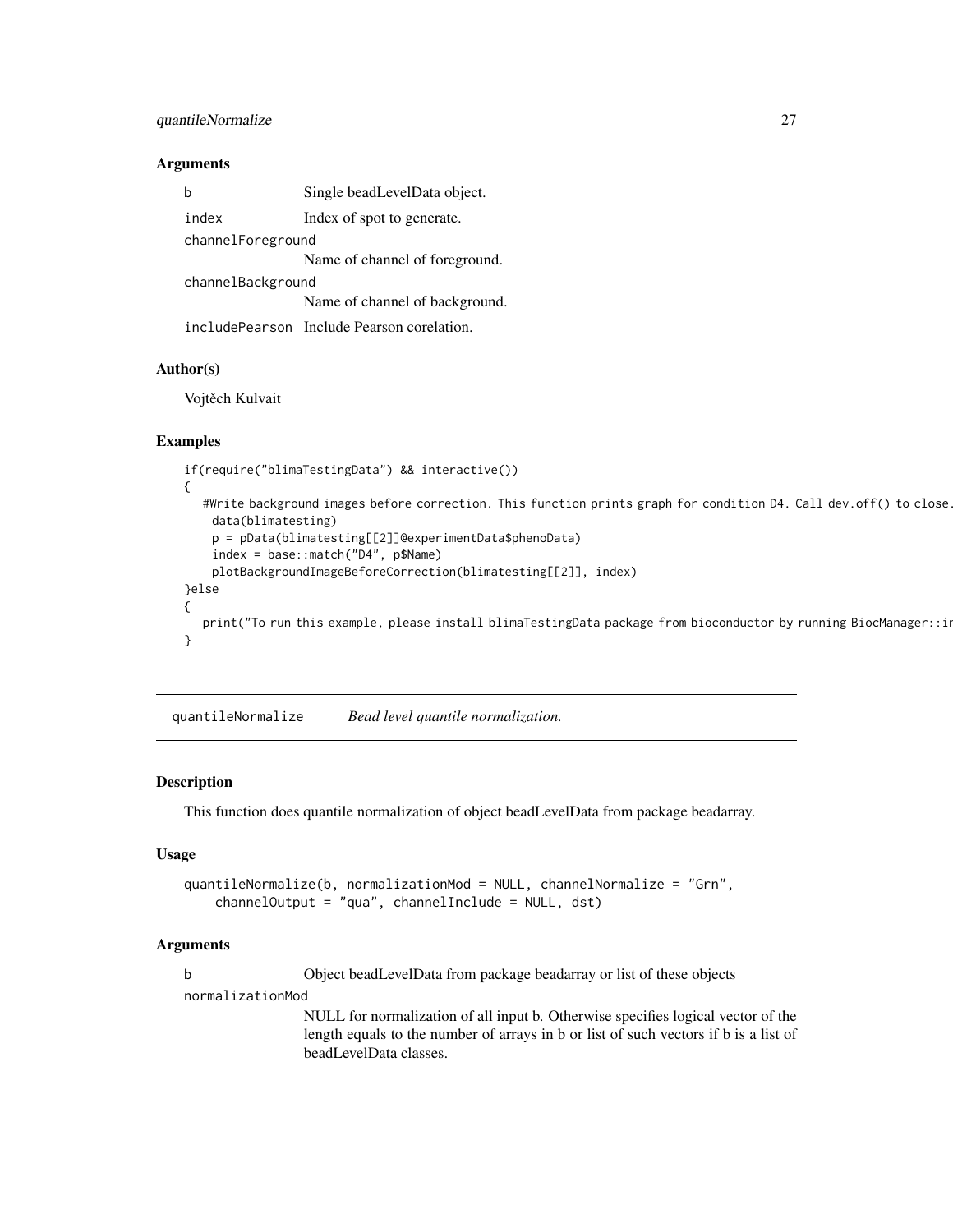| channelNormalize |                                                                                                                                                                                                                                                                                                                                                                                                                                                     |  |
|------------------|-----------------------------------------------------------------------------------------------------------------------------------------------------------------------------------------------------------------------------------------------------------------------------------------------------------------------------------------------------------------------------------------------------------------------------------------------------|--|
|                  | Name of channel to normalize.                                                                                                                                                                                                                                                                                                                                                                                                                       |  |
| channelOutput    | Name of output normalized channel.                                                                                                                                                                                                                                                                                                                                                                                                                  |  |
|                  | channel Include This field allows user to set channel with weights which have to be in 0,1. All<br>zero weighted items are excluded from quantile normalization and the value<br>asigned to such probes is a close to value which would be assigned to them if<br>not being excluded. You can turn this off by setting this NULL. This option<br>may be used together with bacground Correct method or/and with beadarray QC<br>(defaults to NULL). |  |
| dst              | User can specify sorted vector which represents distribution that should be as-<br>signed to items.                                                                                                                                                                                                                                                                                                                                                 |  |

#### Author(s)

Vojtěch Kulvait

#### Examples

```
if(require("blimaTestingData") && interactive())
{
   #To perform background correction, variance stabilization and quantile normalization.
   data(blimatesting)
  #Prepare logical vectors corresponding to conditions A(groups1Mod), E(groups2Mod) and both(c).
    groups1 = "A";groups2 = "E";sampleNames = list()
   processingMod = list()
    for(i in 1:length(blimatesting))
    {
        p = pData(blimatesting[[i]]@experimentData$phenoData)
        processingMod[[i]] = p$Group %in% c(groups1, groups2);
        sampleNames[[i]] = p$Name
    }
  #Background correction and quantile normalization followed by testing including log2TransformPositive transform
  blimatesting = bacgroundCorrect(blimatesting, normalizationMod = processingMod, channelBackgroundFilter="bgf")
  blimatesting = nonPositiveCorrect(blimatesting, normalizationMod = processingMod, channelCorrect="GrnF", chan
   blimatesting = varianceBeadStabilise(blimatesting, normalizationMod = processingMod,
            quality="GrnF", channelInclude="bgf", channelOutput="vst")
   blimatesting = quantileNormalize(blimatesting, normalizationMod = processingMod,
            channelNormalize="vst", channelOutput="qua", channelInclude="bgf")
}else
{
  print("To run this example, please install blimaTestingData package from bioconductor by running BiocManager::i
}
```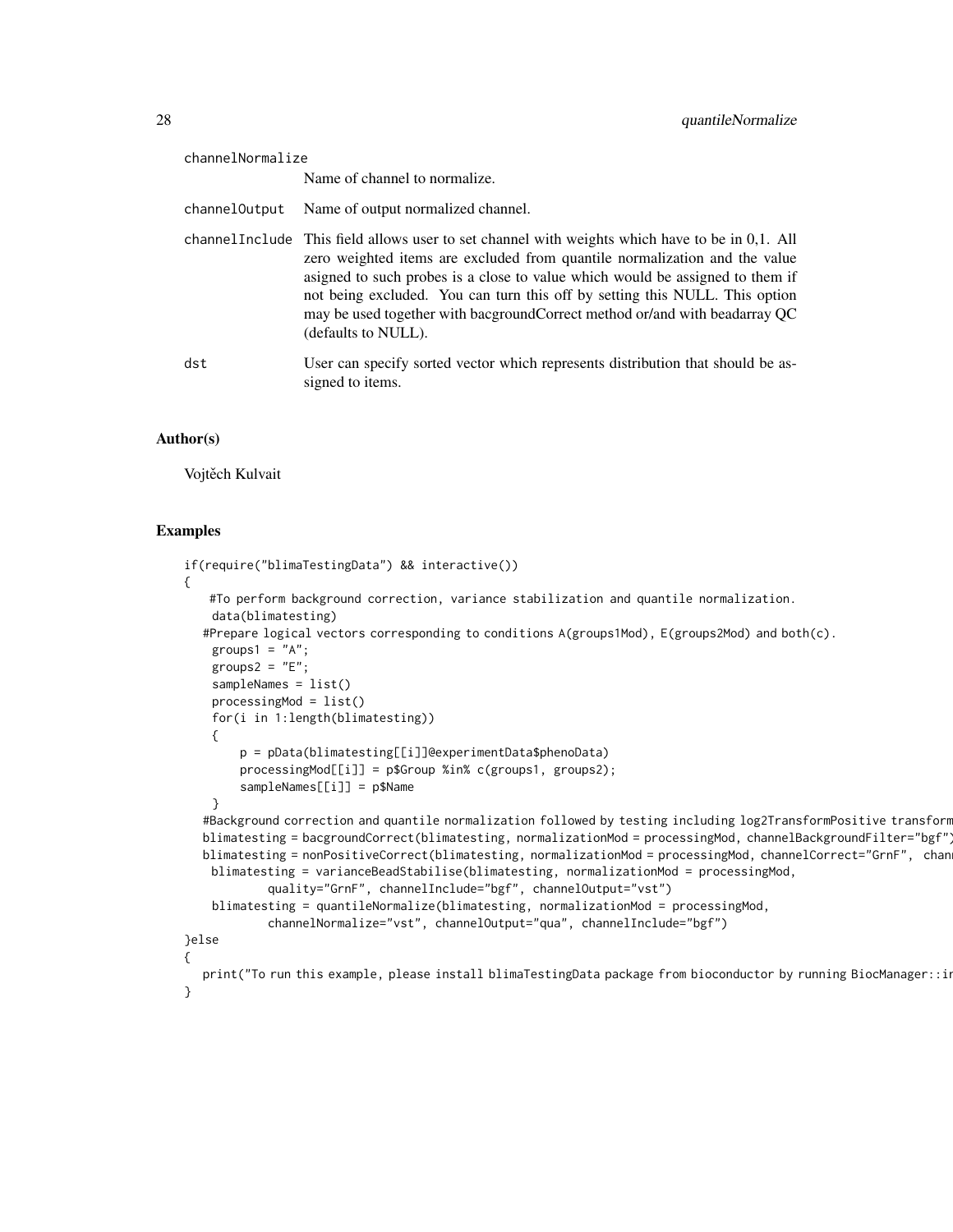<span id="page-28-0"></span>

# Description

Internal function supporting doTTests function.

#### Usage

readToVector(what, from, length, quality)

# Arguments

| what    | Item to read.     |
|---------|-------------------|
| from    | From index.       |
| length  | Length of vector. |
| quality | Column.           |

### Author(s)

Vojtěch Kulvait

```
selectedChannelTransform
```
*Channel transformation*

# Description

Function to transform channel data.

#### Usage

```
selectedChannelTransform(b, normalizationMod = NULL, channelTransformFrom,
   channelResult, transformation = NULL)
```
# Arguments

b List of beadLevelData objects (or single object).

normalizationMod

NULL for performing on all input b. Otherwise specifies logical vector of the length equals to the number of arrays in b or list of such vectors if b is a list of beadLevelData classes.

channelTransformFrom

Name of channel to transform.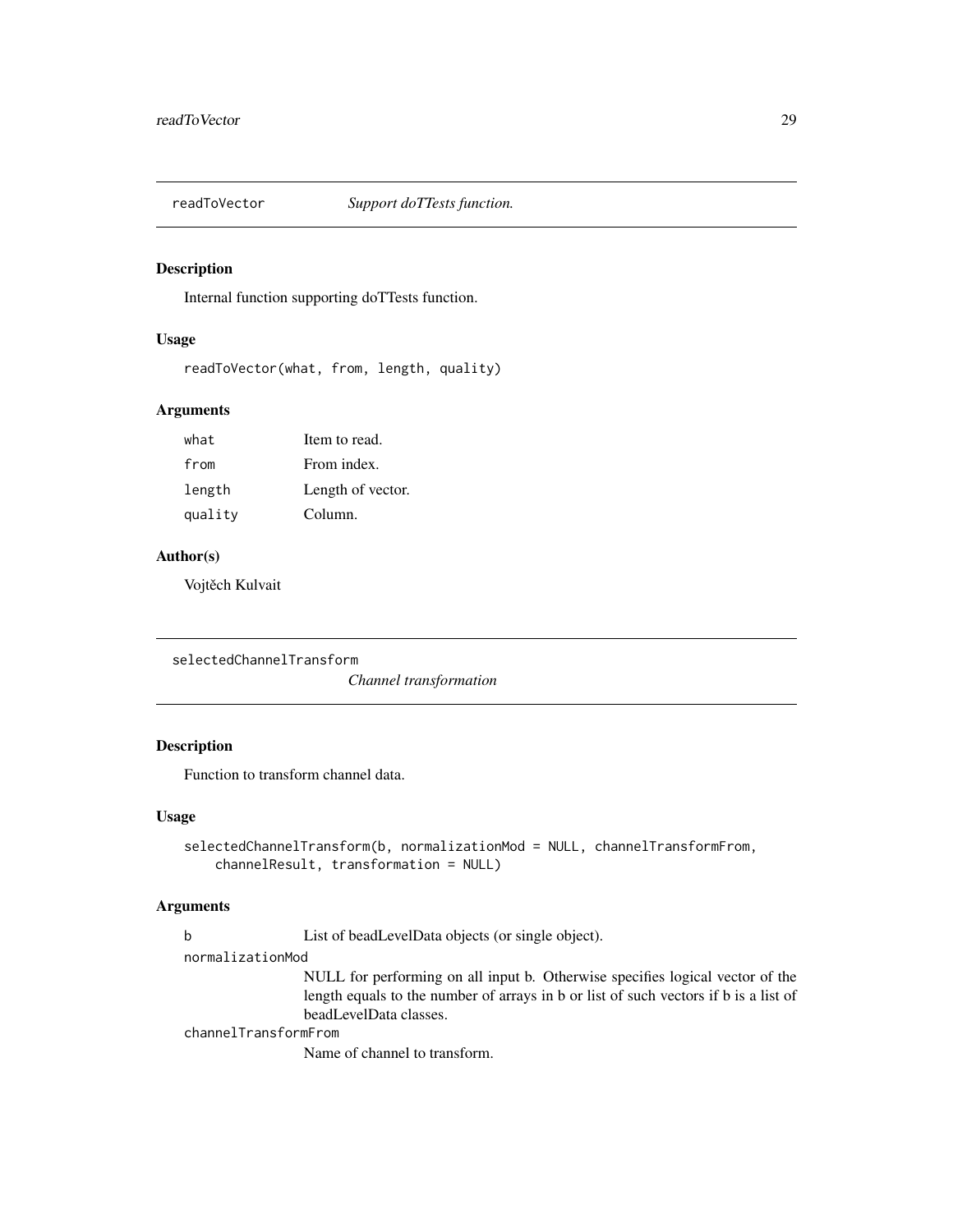<span id="page-29-0"></span>channelResult Result channel, if this channel exists it will be overwritten. transformation Function of input data trasformation, default is NULL. Any function which for input value returns transformed value may be supplied. T-test then will be evaluated on transformed data, consider use log2TranformPositive.

#### Author(s)

Vojtěch Kulvait

#### Examples

```
if(require("blimaTestingData") && interactive())
{
  #To perform background correction on blimatesting object for two groups. Background correction is followed by co
    data(blimatesting)
    #Prepare logical vectors corresponding to conditions A and E.
    groups1 = "A";groups2 = "E";sampleNames = list()
   c = list()for(i in 1:length(blimatesting))
    {
        p = pData(blimatesting[[i]]@experimentData$phenoData)
        c[[i]] = p$Group %in% c(groups1, groups2);
        sampleNames[[i]] = p$Name
    }
  #Background correction and quantile normalization followed by testing including log2TransformPositive transform
  blimatesting = bacgroundCorrect(blimatesting, normalizationMod=c, channelBackgroundFilter="bgf")
  blimatesting = nonPositiveCorrect(blimatesting, normalizationMod=c, channelCorrect="GrnF", channelBackground
}else
{
  print("To run this example, please install blimaTestingData package from bioconductor by running BiocManager::i
}
```
selectedChannelTransformSingleArray *Channel transformation*

#### Description

Function to transform channel data.

```
selectedChannelTransformSingleArray(b, normalizationMod = NULL,
   channelTransformFrom, channelResult, transformation)
```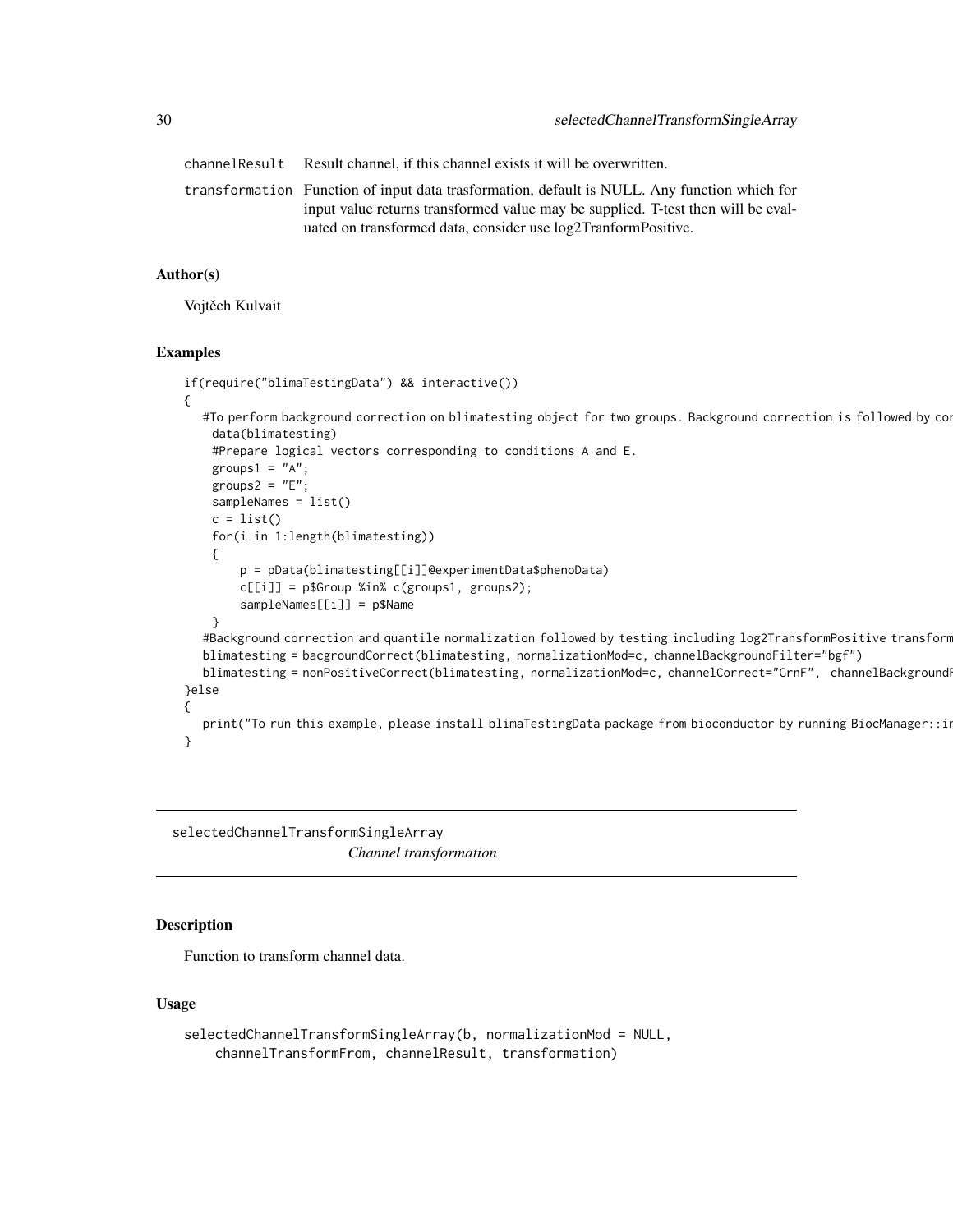# <span id="page-30-0"></span>Arguments

| b                    | List of bead Level Data objects (or single object).                                                                                                                                                                                               |
|----------------------|---------------------------------------------------------------------------------------------------------------------------------------------------------------------------------------------------------------------------------------------------|
| normalizationMod     |                                                                                                                                                                                                                                                   |
|                      | NULL for performing on all input b. Otherwise specifies logical vector of the<br>length equals to the number of arrays in b or list of such vectors if b is a list of                                                                             |
| channelTransformFrom | beadLevelData classes.                                                                                                                                                                                                                            |
|                      | Name of channel to transform.                                                                                                                                                                                                                     |
| channelResult        | Result channel, if this channel exists it will be overwritten.                                                                                                                                                                                    |
|                      | transformation Function of input data trasformation, default is NULL. Any function which for<br>input value returns transformed value may be supplied. T-test then will be eval-<br>uated on transformed data, consider use log2TranformPositive. |

# Author(s)

Vojtěch Kulvait

singleArrayNormalize *Bead level quantile normalization.*

# Description

This function does quantile normalization of object beadLevelData from package beadarray. Internal function not intended to direct use. Please use quantileNormalize.

# Usage

```
singleArrayNormalize(b, normalizationMod = NULL, channelNormalize = "Grn",
   channelOutput = "qua", channelInclude = NULL, dst)
```
# Arguments

| h                | Object beadLevelData from package beadarray                                                                                                                                                                                                                                                                                                                                                                                                           |
|------------------|-------------------------------------------------------------------------------------------------------------------------------------------------------------------------------------------------------------------------------------------------------------------------------------------------------------------------------------------------------------------------------------------------------------------------------------------------------|
| normalizationMod |                                                                                                                                                                                                                                                                                                                                                                                                                                                       |
|                  | NULL for normalization of all input b. Otherwise specifies logical vector of the                                                                                                                                                                                                                                                                                                                                                                      |
|                  | length equals to the number of arrays in b.                                                                                                                                                                                                                                                                                                                                                                                                           |
| channelNormalize |                                                                                                                                                                                                                                                                                                                                                                                                                                                       |
|                  | Name of channel to normalize.                                                                                                                                                                                                                                                                                                                                                                                                                         |
| channelOutput    | Name of output normalized channel.                                                                                                                                                                                                                                                                                                                                                                                                                    |
|                  | channel Include This field allows user to set channel with weights which have to be in $0,1$ . All<br>zero weighted items are excluded from quantile normalization and the value<br>asigned to such probes is a close to value which would be assigned to them if<br>not being excluded. You can turn this off by setting this NULL. This option<br>may be used together with bacgroundCorrect method or/and with beadarray QC<br>(defaults to NULL). |
| dst              | This field must be sorted. It is a distribution of values to assign to ports. By<br>default this distribution is computed using meanDistribution function.                                                                                                                                                                                                                                                                                            |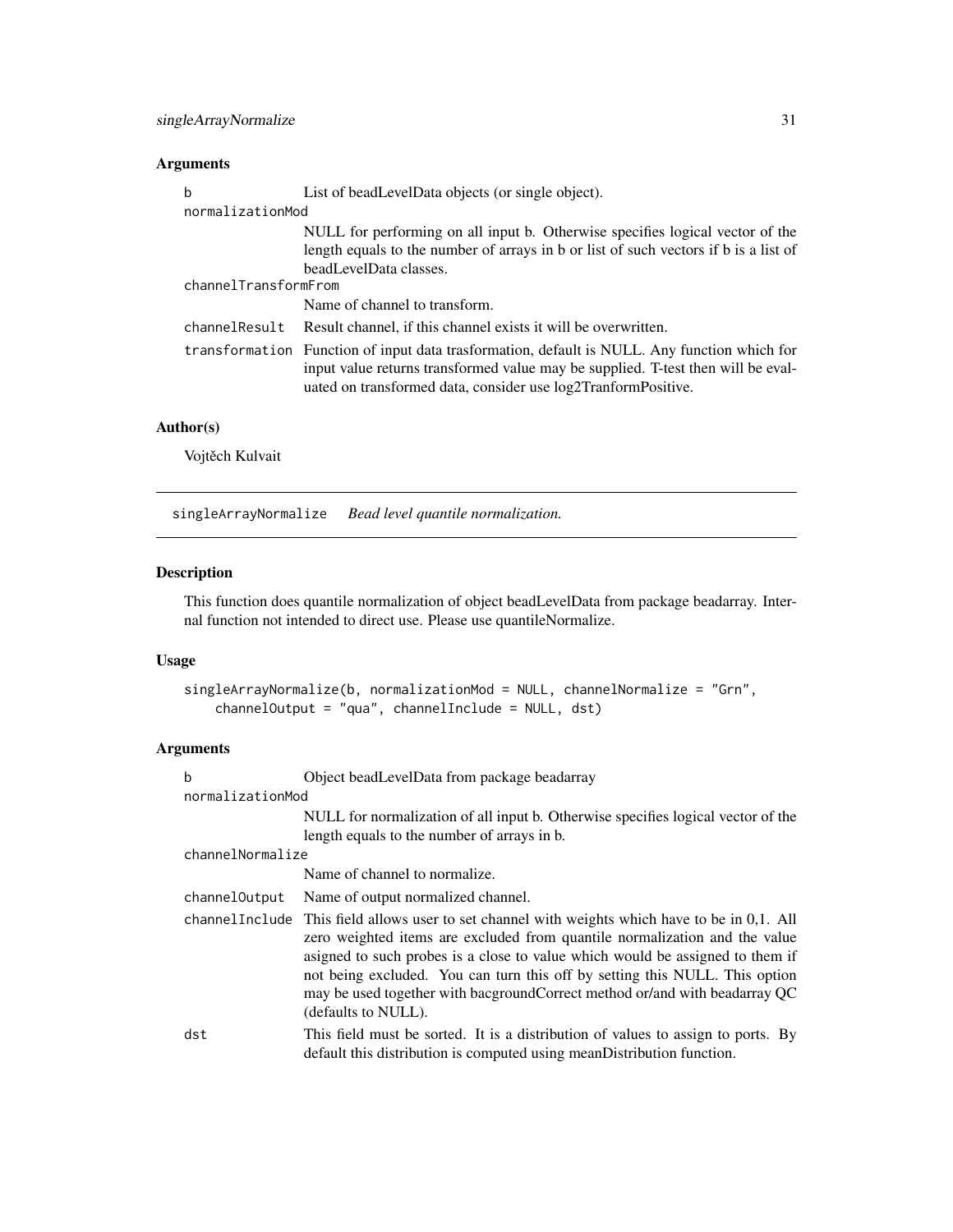# <span id="page-31-0"></span>Author(s)

Vojtěch Kulvait

singleChannelExistsIntegrityWithLogicalVector *Internal function*

# Description

Test existence of channel slot based on logical list

# Usage

```
singleChannelExistsIntegrityWithLogicalVector(b, spotsToCheck = NULL,
   slotToCheck, action = c("returnText", "warn", "error"))
```
# Arguments

| b            | single bead Level Data object                                                                                                                    |
|--------------|--------------------------------------------------------------------------------------------------------------------------------------------------|
| spotsToCheck | NULL for check all spots from b. Otherwise specifies logical vector of the length<br>equals to the number of arrays in b with TRUE for checking. |
| slotToCheck  | Sot name to check                                                                                                                                |
| action       | What type of action is required in case of invalid object structure. Either return<br>text different from TRUE, warn or error.                   |

# Author(s)

Vojtěch Kulvait

singleCheckIntegrityLogicalVector *Internal function*

# Description

Check integrity of the logical object, internal.

```
singleCheckIntegrityLogicalVector(xx, b, action = c("returnText",
    "warn", "error"))
```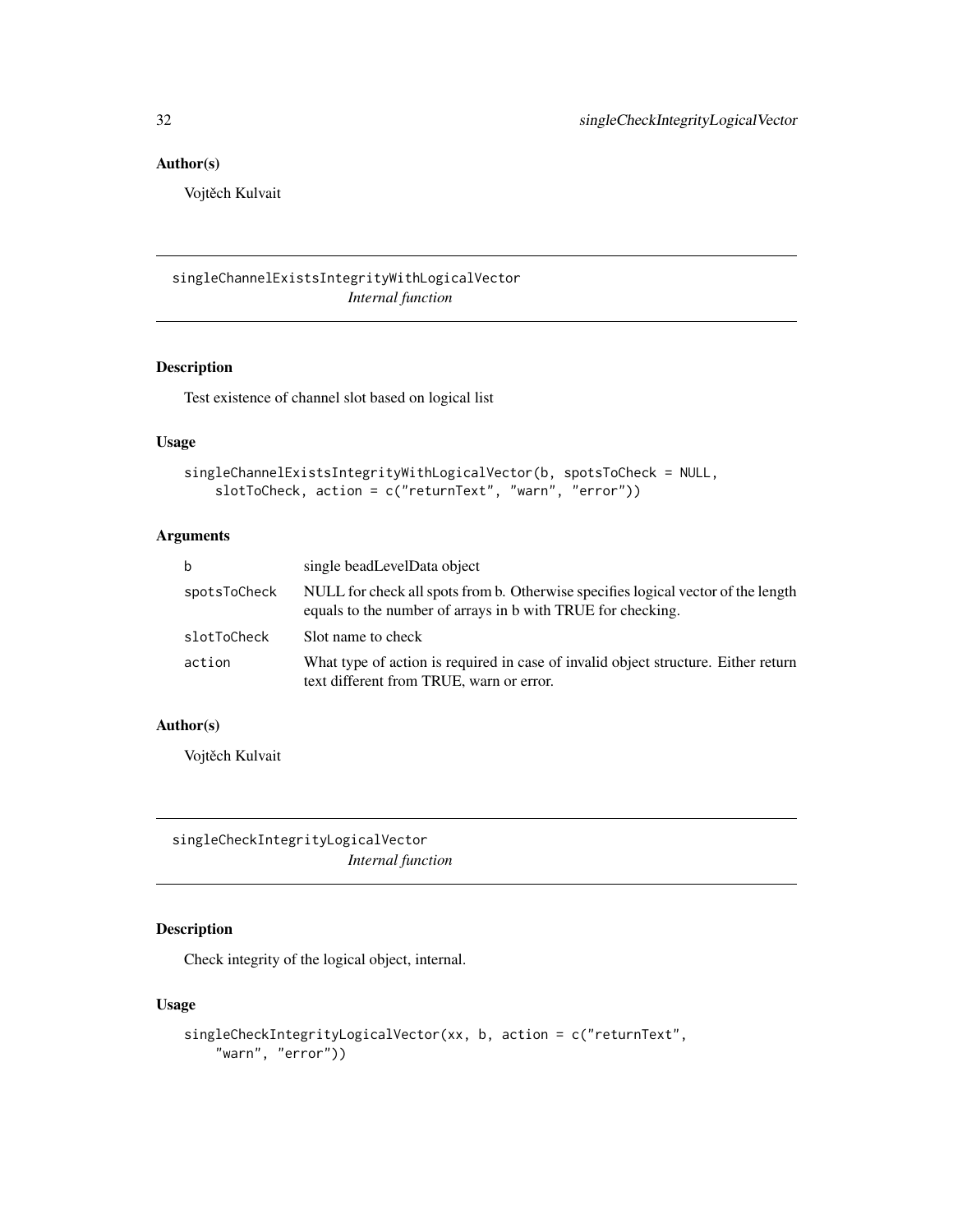# <span id="page-32-0"></span>Arguments

| XX     | Logical object compatible with b.                                                                                              |
|--------|--------------------------------------------------------------------------------------------------------------------------------|
| b      | Single beadLevelData object.                                                                                                   |
| action | What type of action is required in case of invalid object structure. Either return<br>text different from TRUE, warn or error. |

# Author(s)

Vojtěch Kulvait

singleNumberOfDistributionElements *Internal*

# Description

Internal function

# Usage

```
singleNumberOfDistributionElements(b, normalizationMod = NULL,
   channelInclude = NULL)
```
# Arguments

b Object beadLevelData from package beadarray

normalizationMod

NULL for normalization of all input b. Otherwise specifies logical vector of the length equals to the number of arrays in b or list of such vectors if b is a list of beadLevelData classes.

channelInclude

#### Author(s)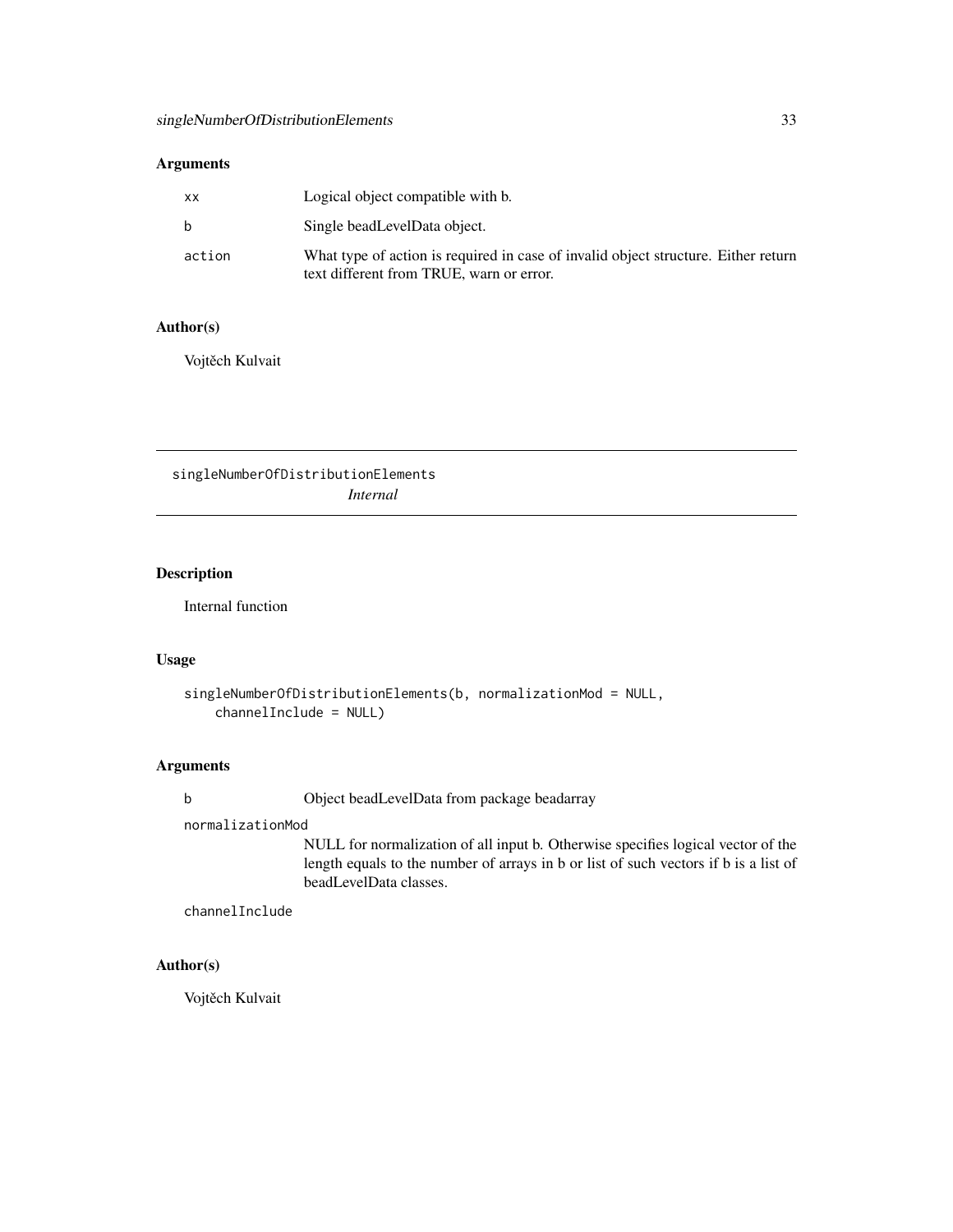<span id="page-33-0"></span>updateMeanDistribution

*updateMeanDistribution*

# Description

This is internal function not intended to direct use. Updates mean distribution.

#### Usage

```
updateMeanDistribution(meanDistribution, srt, arraysUsed)
```
# Arguments

meanDistribution

| srt        | vector of sorted values                               |
|------------|-------------------------------------------------------|
| arraysUsed | number of arrays allready used to create distribution |

#### Author(s)

Vojtěch Kulvait

varianceBeadStabilise *Bead level VST.*

# Description

This function does variance stabilising step on bead level.

#### Usage

```
varianceBeadStabilise(b, normalizationMod = NULL, quality = "qua",
   channelInclude = "bgf", channelOutput = "vst")
```
#### Arguments

b List of beadLevelData objects (or single object).

#### normalizationMod

NULL for normalization of all input b. Otherwise specifies logical vector of the length equal to the number of arrays in b or list of such vectors if b is a list of beadLevelData classes.

quality Quality to analyze, default is "qua".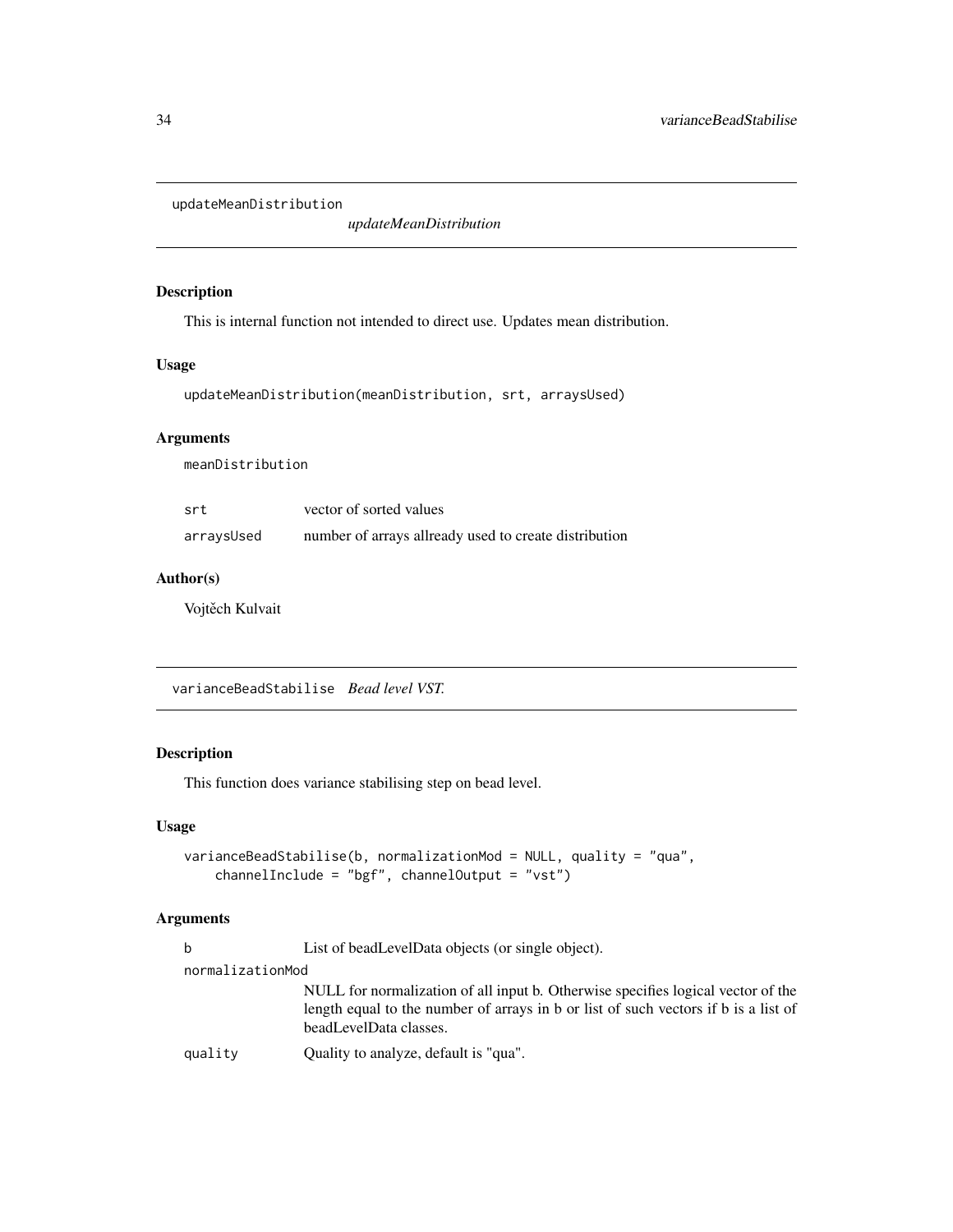<span id="page-34-0"></span>

| channel Include This field allows user to set channel with weights which have to be in 0.1. All                            |
|----------------------------------------------------------------------------------------------------------------------------|
| zero weighted items are excluded from t-test. You can turn this off by setting                                             |
| this NULL. This option may be used together with bacground Correct method<br>or/and with beadarray OC (defaults to "bgf"). |
| channel Output Output from VST.                                                                                            |

#### Author(s)

Vojtěch Kulvait

#### Examples

```
if(require("blimaTestingData") && interactive())
{
   #To perform background correction, variance stabilization and quantile normalization.
    data(blimatesting)
  #Prepare logical vectors corresponding to conditions A(groups1Mod), E(groups2Mod) and both(c).
    groups1 = "A";groups2 = "E";sampleNames = list()
   processingMod = list()
   for(i in 1:length(blimatesting))
    {
        p = pData(blimatesting[[i]]@experimentData$phenoData)
        processingMod[[i]] = p$Group %in% c(groups1, groups2);
        sampleNames[[i]] = p$Name
    }
  #Background correction and quantile normalization followed by testing including log2TransformPositive transform
  blimatesting = bacgroundCorrect(blimatesting, normalizationMod = processingMod, channelBackgroundFilter="bgf")
  blimatesting = nonPositiveCorrect(blimatesting, normalizationMod = processingMod, channelCorrect="GrnF", chan
   blimatesting = varianceBeadStabilise(blimatesting, normalizationMod = processingMod,
            quality="GrnF", channelInclude="bgf", channelOutput="vst")
   blimatesting = quantileNormalize(blimatesting, normalizationMod = processingMod,
            channelNormalize="vst", channelOutput="qua", channelInclude="bgf")
}else
{
  print("To run this example, please install blimaTestingData package from bioconductor by running BiocManager::i
}
```
varianceBeadStabiliseSingleArray *Bead level VST.*

#### Description

This function is not intended to direct use it takes single beadLevelData object and do bead level variance stabilisation.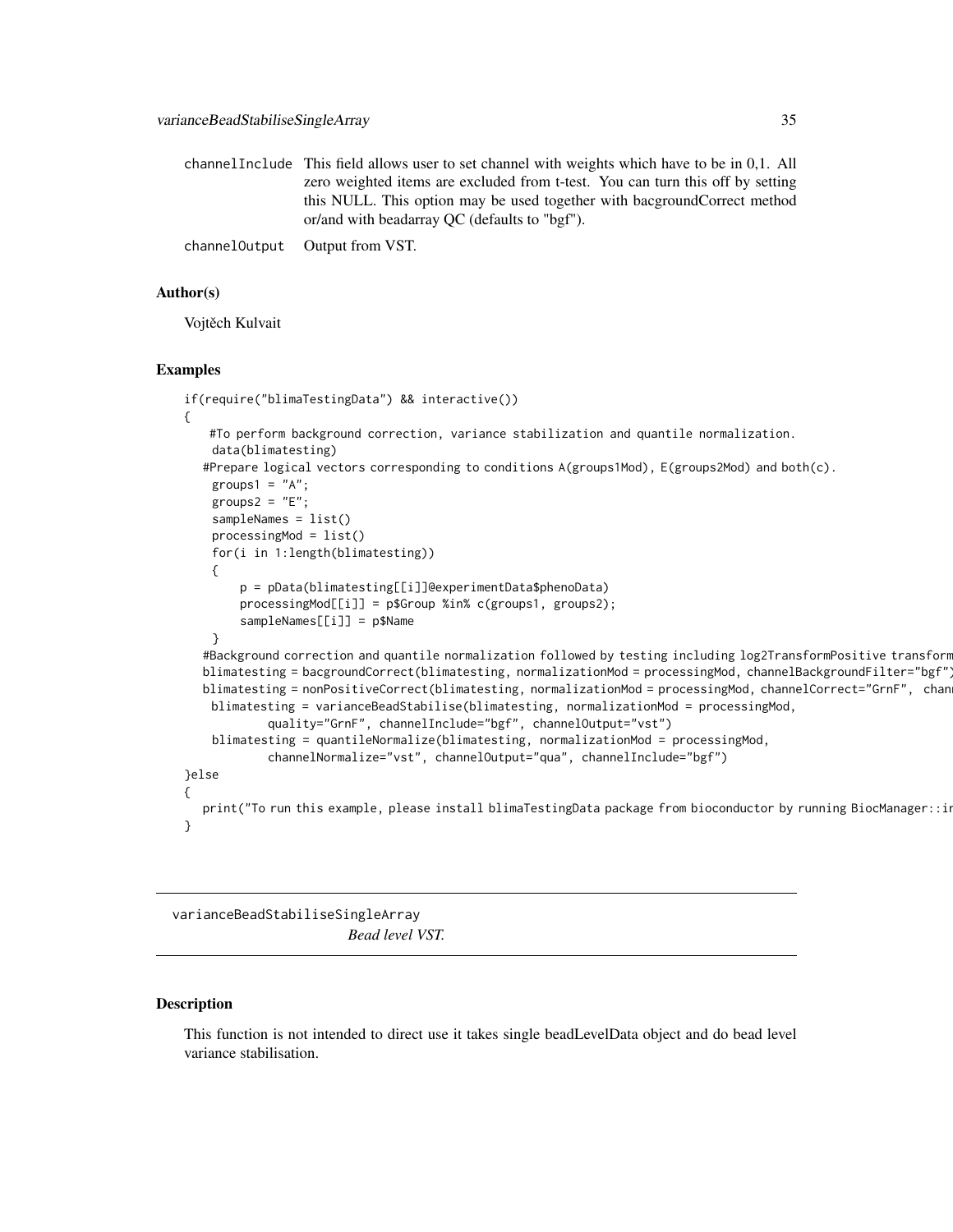```
varianceBeadStabiliseSingleArray(b, normalizationMod = NULL,
    quality = "qua", channelInclude = "bgf", channelOutput = "vst")
```
# Arguments

| b                | Object beadLevelData.                                                                                                                                                                                                                                                                                              |
|------------------|--------------------------------------------------------------------------------------------------------------------------------------------------------------------------------------------------------------------------------------------------------------------------------------------------------------------|
| normalizationMod |                                                                                                                                                                                                                                                                                                                    |
|                  | NULL for normalization of all input b. Otherwise specifies logical vector of the<br>length equals to the number of arrays in b.                                                                                                                                                                                    |
| quality          | Ouality to analyze, default is "qua".                                                                                                                                                                                                                                                                              |
|                  | channel Include This field allows user to set channel with weights which have to be in $0,1$ . All<br>zero weighted items are excluded from t-test. You can turn this off by setting<br>this NULL. This option may be used together with bacground Correct method<br>or/and with beadarray QC (defaults to "bgf"). |
| channelOutput    | Output from VST.                                                                                                                                                                                                                                                                                                   |

# Author(s)

Vojtěch Kulvait

vstFromLumi *Function from LGPL lumi package 2.16.0*

#### Description

This function is derived from copy and paste of lumi::vst function. Since lumi package has extensive imports I decided to hardcode this function to the blima instead of importing lumi package.

# Usage

```
vstFromLumi(u, std, nSupport = min(length(u), 500), backgroundStd = NULL,
    lowCutoff = 1/3)
```
#### Arguments

| u             | The mean of probe beads                                                                        |
|---------------|------------------------------------------------------------------------------------------------|
| std           | The standard deviation of the probe beads                                                      |
| nSupport      | Something for c3 guess.                                                                        |
| backgroundStd | Estimate the background variance c3. Input should be variance according to<br>article, not SD. |
| lowCutoff     | Something for c3 guess.                                                                        |

# Author(s)

authors are Pan Du, Simon Lin, the function was edited by Vojtěch Kulvait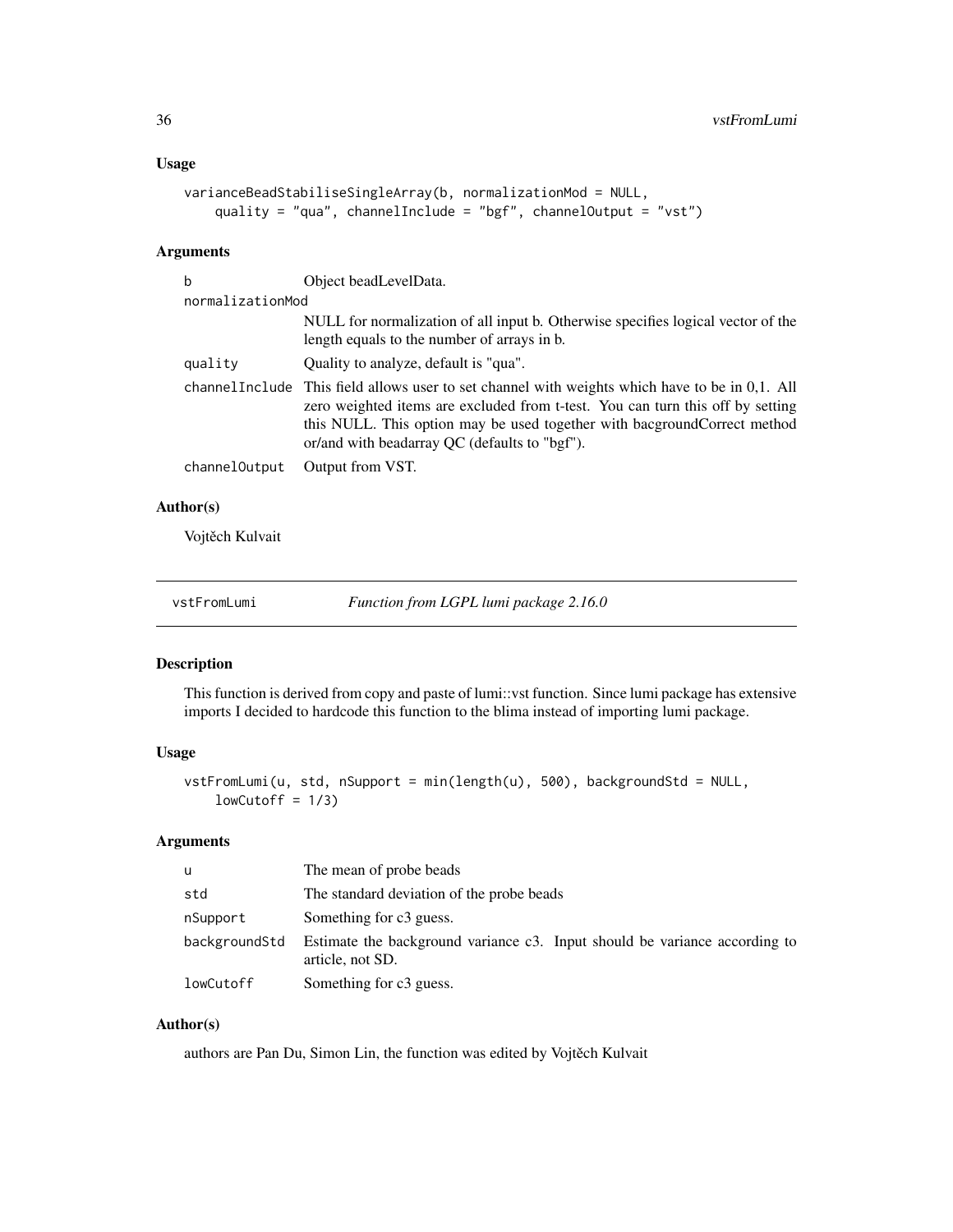# <span id="page-36-0"></span>References

<http://www.bioconductor.org/packages/release/bioc/html/lumi.html>

writeBackgroundImages *Write Background Images*

# Description

This function writes images with background distribution according to foreground before and after background subtraction.

#### Usage

```
writeBackgroundImages(b, spotsToGenerate = NULL, imageType = c("jpg",
    "png", "eps"), channelForeground = "GrnF", channelBackground = "GrnB",
    SDMultiple = 3, includePearson = FALSE, outputDir = getwd(),
   width = 505, height = 505)
```
#### Arguments

| b                 | Single beadLevelData object.                                                                                                                                                |  |
|-------------------|-----------------------------------------------------------------------------------------------------------------------------------------------------------------------------|--|
| spotsToGenerate   |                                                                                                                                                                             |  |
|                   | NULL for generate images for all spots from b. Otherwise specifies logical<br>vector of the length equals to the number of arrays in b with TRUE for images<br>to generate. |  |
| imageType         | Type of images produced, either jpg, png or eps                                                                                                                             |  |
| channelForeground |                                                                                                                                                                             |  |
|                   | Name of channel of foreground.                                                                                                                                              |  |
| channelBackground |                                                                                                                                                                             |  |
|                   | Name of channel of background.                                                                                                                                              |  |
| SDMultiple        | Correct on this level.                                                                                                                                                      |  |
|                   | includePearson Include Pearson corelation.                                                                                                                                  |  |
| outputDir         | Directory where to output images.                                                                                                                                           |  |
| width             | Width of image (default 505 fits well for 86mm 150dpi illustration in Bioinfor-<br>matics journal:)                                                                         |  |
| height            | Height of image                                                                                                                                                             |  |

#### Author(s)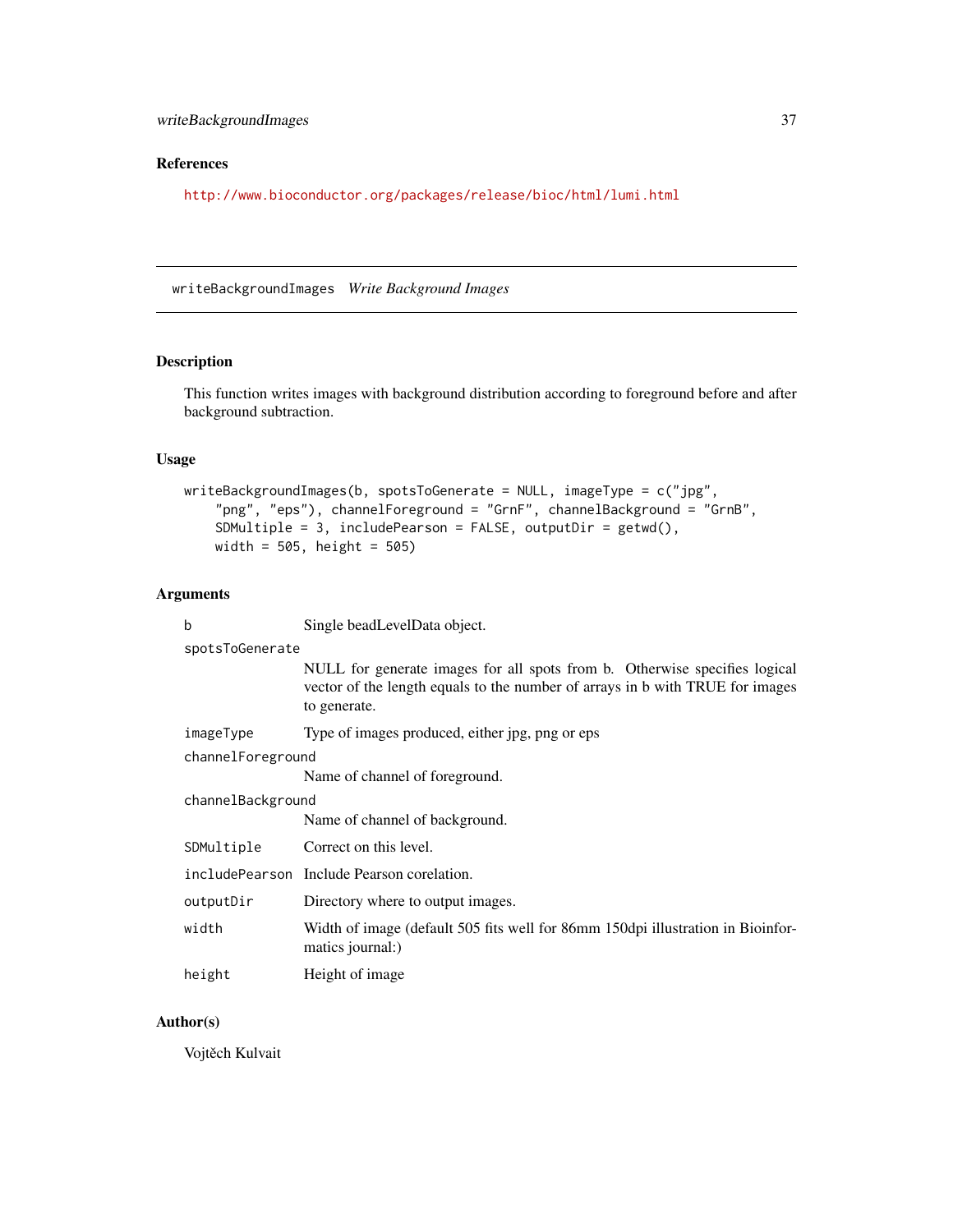# Examples

```
if(require("blimaTestingData") && interactive())
{
  #Write background images before and after correction for background into /tmp directory. This function creates tw
   data(blimatesting)
   p = pData(blimatesting[[2]]@experimentData$phenoData)
   spotsToGenerate = p$Group %in% "D";
  writeBackgroundImages(blimatesting[[2]], imageType="jpg", spotsToGenerate=spotsToGenerate, includePearson=FAI
}else
{
  print("To run this example, please install blimaTestingData package from bioconductor by running BiocManager::in
}
```
xieBacgroundCorrect *Xie background correct.*

# Description

Background correction according to non parametric estimator in Xie, Yang, Xinlei Wang, and Michael Story. "Statistical Methods of Background Correction for Illumina BeadArray Data." Bioinformatics 25, no. 6 (March 15, 2009): 751-57. doi:10.1093/bioinformatics/btp040.###The method is applied on the bead level.

#### Usage

```
xieBacgroundCorrect(b, normalizationMod = NULL, negativeArrayAddresses,
    channelCorrect, channelResult, channelInclude = NULL)
```
## Arguments

| b                      | List of bead Level Data objects (or single object).                                                                                                                                                                                                                                                                     |  |
|------------------------|-------------------------------------------------------------------------------------------------------------------------------------------------------------------------------------------------------------------------------------------------------------------------------------------------------------------------|--|
| normalizationMod       |                                                                                                                                                                                                                                                                                                                         |  |
|                        | NULL for processing all spots in b. Otherwise specifies logical vector of the<br>length equals to the number of arrays in b.                                                                                                                                                                                            |  |
| negativeArrayAddresses |                                                                                                                                                                                                                                                                                                                         |  |
|                        | Vector of addresses of negative control probes on array                                                                                                                                                                                                                                                                 |  |
|                        | channelCorrect Slot to perform convolution correction.                                                                                                                                                                                                                                                                  |  |
| channelResult          | Result channel, if this channel exists it will be overwritten.                                                                                                                                                                                                                                                          |  |
|                        | channel Include This field allows user to set channel with weights which have to be from 0,1.<br>All zero weighted items are excluded from summarization. You can turn this off<br>by setting this NULL. This option may be used together with bacground Correct<br>method or/and with beadarray QC (defaults to NULL). |  |

# Author(s)

<span id="page-37-0"></span>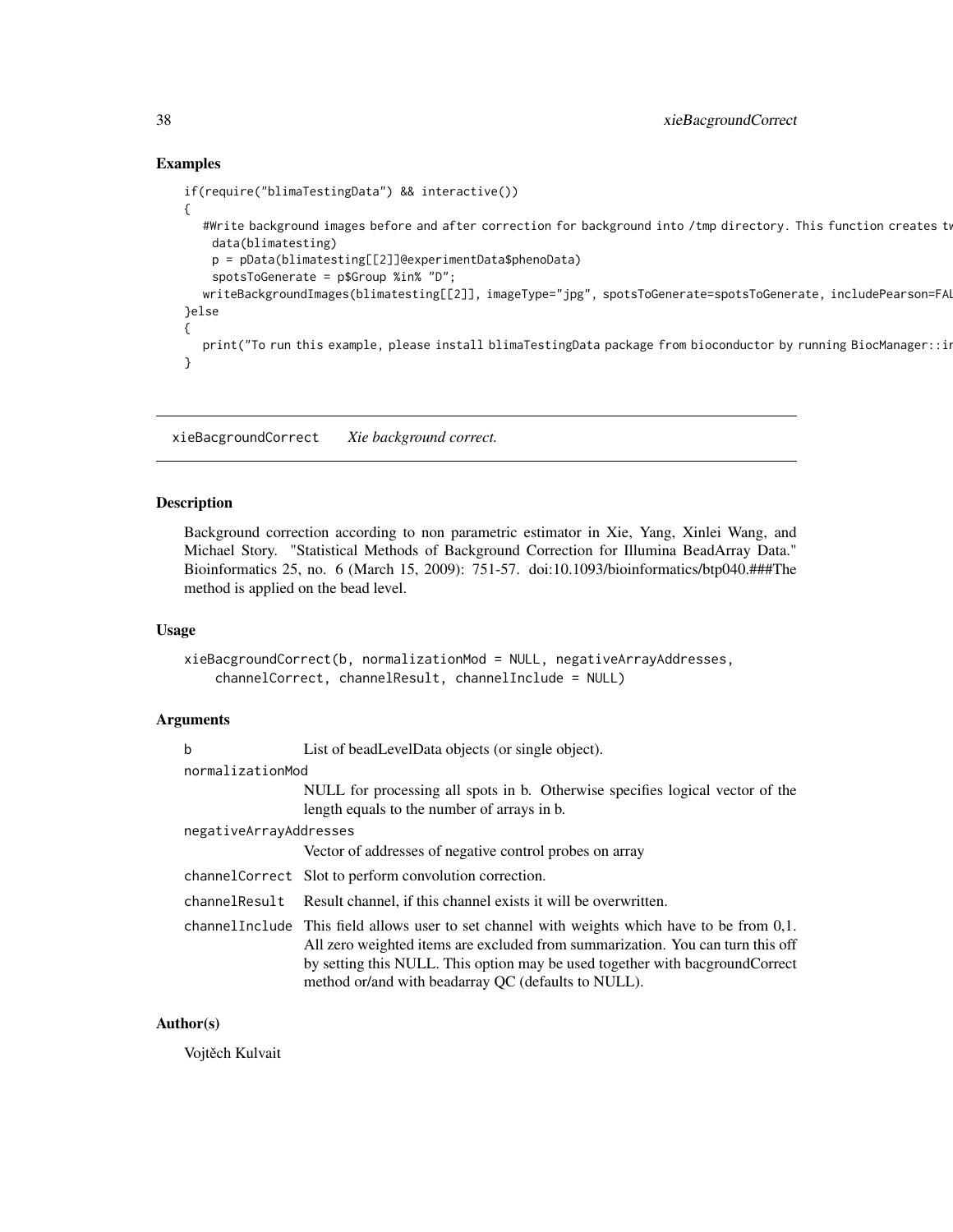# <span id="page-38-0"></span>xieBacgroundCorrectSingleArray 39

#### Examples

```
if(require("blimaTestingData") && exists("annotationHumanHT12V4") && interactive())
{
    #Create vector of negative array addresses.
  negAdr = unique(annotationHumanHT12V4$Controls[annotationHumanHT12V4$Controls$Reporter_Group_Name=="negative
   #Create summarization of nonnormalized data from GrnF column.
   data(blimatesting)
   blimatesting = bacgroundCorrect(blimatesting, channelBackgroundFilter="bgf")
  blimatesting = nonPositiveCorrect(blimatesting, channelCorrect="GrnF", channelBackgroundFilter="bgf", channe.
  blimatesting = xieBacgroundCorrect(blimatesting, negativeArrayAddresses=negAdr, channelCorrect="GrnF", channe
  #Prepare logical vectors corresponding to conditions A(groups1Mod), E(groups2Mod) and both(processingMod).
  xiecorrected = createSummarizedMatrix(blimatesting, quality="GrnFXIE", channelInclude="bgf",
            annotationTag="Name")
   head(xiecorrected)
}else
{
  print("To run this example, please install blimaTestingData package from bioconductor by running BiocManager::i
}
```
xieBacgroundCorrectSingleArray

*INTERNAL FUNCTION Xie background correct.*

#### Description

INTERNAL This function is not intended for direct use. Background correction according to non parametric estimator in Xie, Yang, Xinlei Wang, and Michael Story. "Statistical Methods of Background Correction for Illumina BeadArray Data." Bioinformatics 25, no. 6 (March 15, 2009): 751-57. doi:10.1093/bioinformatics/btp040. The method is applied on the bead level.

## Usage

```
xieBacgroundCorrectSingleArray(b, normalizationMod = NULL, negativeArrayAddresses,
    channelCorrect, channelResult, channelInclude = NULL)
```
#### Arguments

| b                      | Single bead Level Data object.                                                                                                                                                     |  |
|------------------------|------------------------------------------------------------------------------------------------------------------------------------------------------------------------------------|--|
| normalizationMod       |                                                                                                                                                                                    |  |
|                        | NULL for processing all spots in b. Otherwise specifies logical vector of the                                                                                                      |  |
|                        | length equals to the number of arrays in b.                                                                                                                                        |  |
| negativeArrayAddresses |                                                                                                                                                                                    |  |
|                        | Vector of addresses of negative control probes on array                                                                                                                            |  |
|                        | channel Correct Slot to perform convolution correction.                                                                                                                            |  |
|                        | channel Result Result channel, if this channel exists it will be overwritten.                                                                                                      |  |
|                        | channel Include This field allows user to set channel with weights which have to be from $0,1$ .<br>All zero weighted items are excluded from summarization. You can turn this off |  |
|                        | by setting this NULL. This option may be used together with bacground Correct                                                                                                      |  |
|                        | method or/and with beadarray QC (defaults to NULL).                                                                                                                                |  |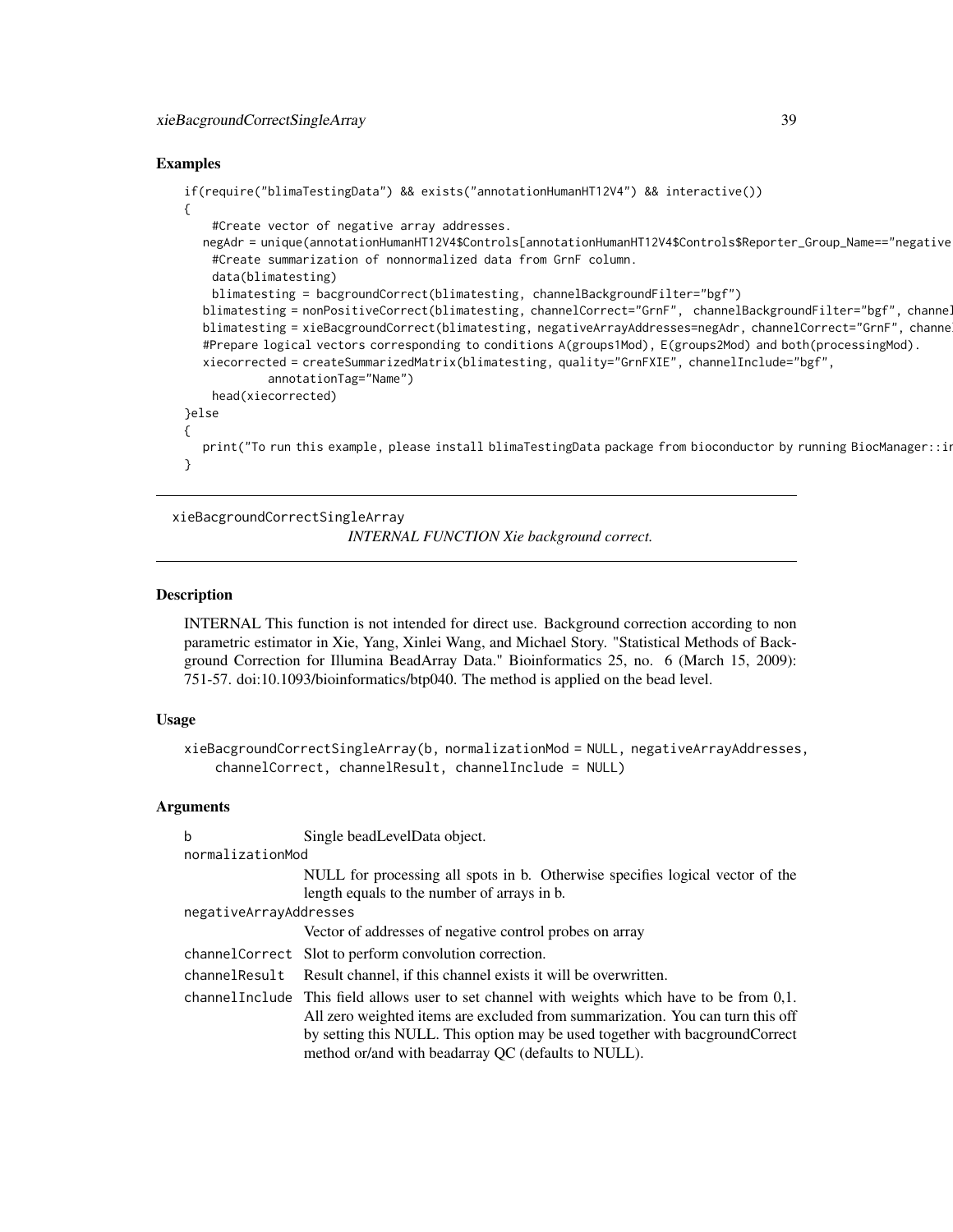40 xieBacgroundCorrectSingleArray

# Author(s)